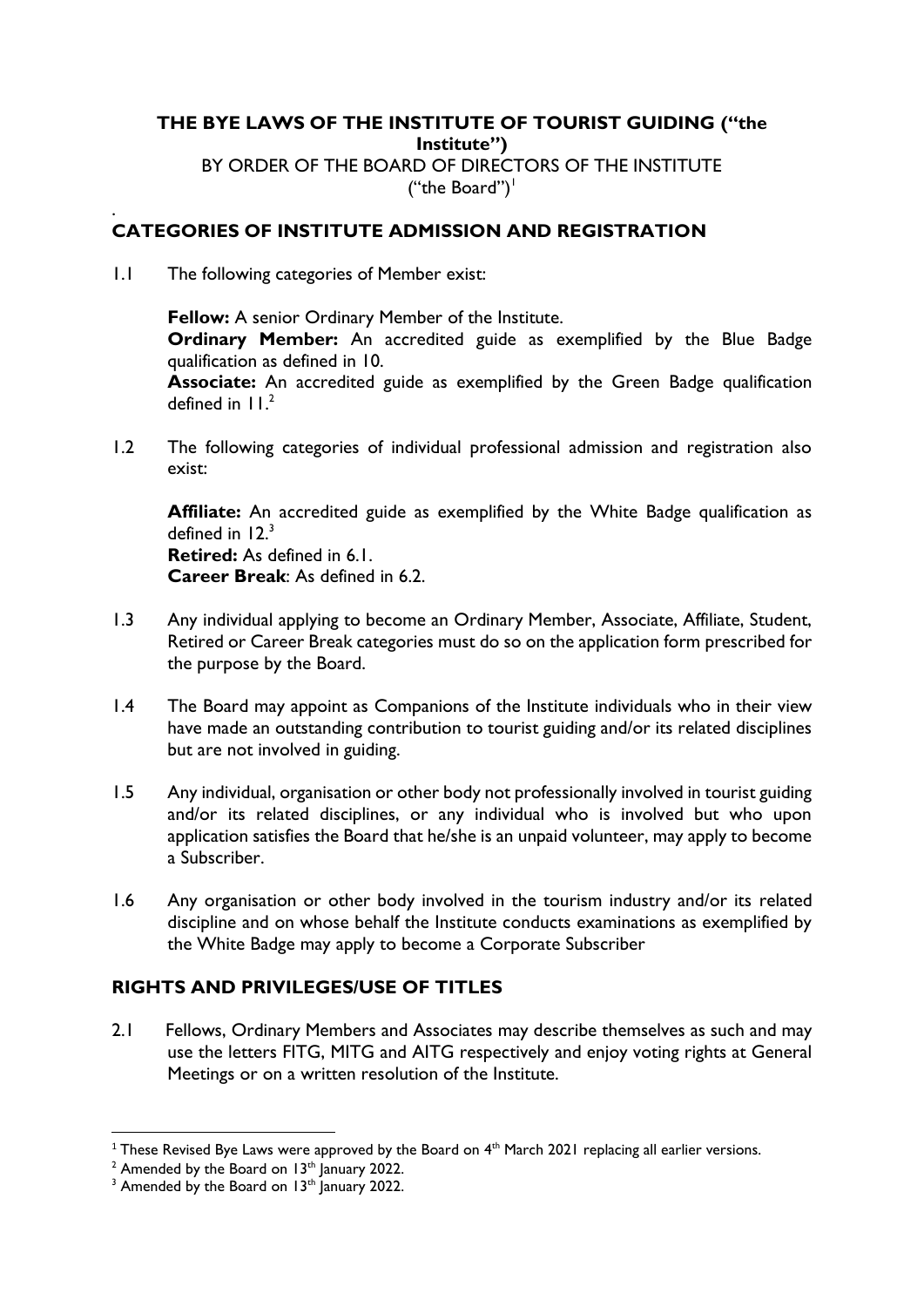- 2.2 Companions, Affiliates, Students, Retired and Career Break may use these titles only. There are no designating letters for these categories and the word Member cannot be used in connection with these categories. They do not enjoy voting rights at General Meetings or on a written resolution of the Institute.
- 2.3 Subscriber or Corporate Subscriber does not confer any title or designating letters and the word Member cannot be used in connection with this category. They do not enjoy voting rights at General Meetings or on a written resolution of the Institute.
- 2.4 Benefits accorded to the categories of admission may be varied from time to time by the Board.

### **ADMISSIONS**

- 3.1 All individuals admitted into a professional category of the Institute will receive written acceptance issued by the Board. The written acceptance will declare the category in which they have been accepted and registered, together with any other information that the Board shall prescribe from time to time.
- 3.2 All individuals accepted in any professional category must re-register each year by paying an annual subscription as prescribed under Bye Law 5. Failure to re-register for six weeks shall be deemed resignation from the Institute and application for readmission shall be subject to Bye Law 7.

### **WITHDRAWALS**

4. An individual registered with the Institute as a Fellow, an Ordinary Member or Associate who resigns from the Institute or ceases to be registered for any other cause shall return any document(s) issued under Bye Law 3 to the Secretary including the Institute's photo card. Any such individual would lose the right to use the designated letters as stipulated in 2 above.

### **SUBSCRIPTIONS**

- 5.1 Except as set out under Bye Laws 7 and 8, Fellows, Ordinary Members, Associates, Affiliates, Retired, Career Break and Corporate Subscriber categories of registration will pay an annual subscription.
- 5.2 The level of annual subscription for each category above will be determined by the Board.
- 5.3 An individual making an application for admission to the Institute is required to deposit the appropriate subscription with the Institute at the time the application is made.

## **CONCESSIONARY RATES OF MEMBERSHIP**

6.1 If any Fellow, Ordinary Member, Associate or Affiliate is able upon annual application to satisfy the Board that he/she has ceased practising as an accredited guide, the Board shall allow him/her to pay an annual subscription rate at an amount to be determined from time to time by the Board. The individual concerned will be described as Retire.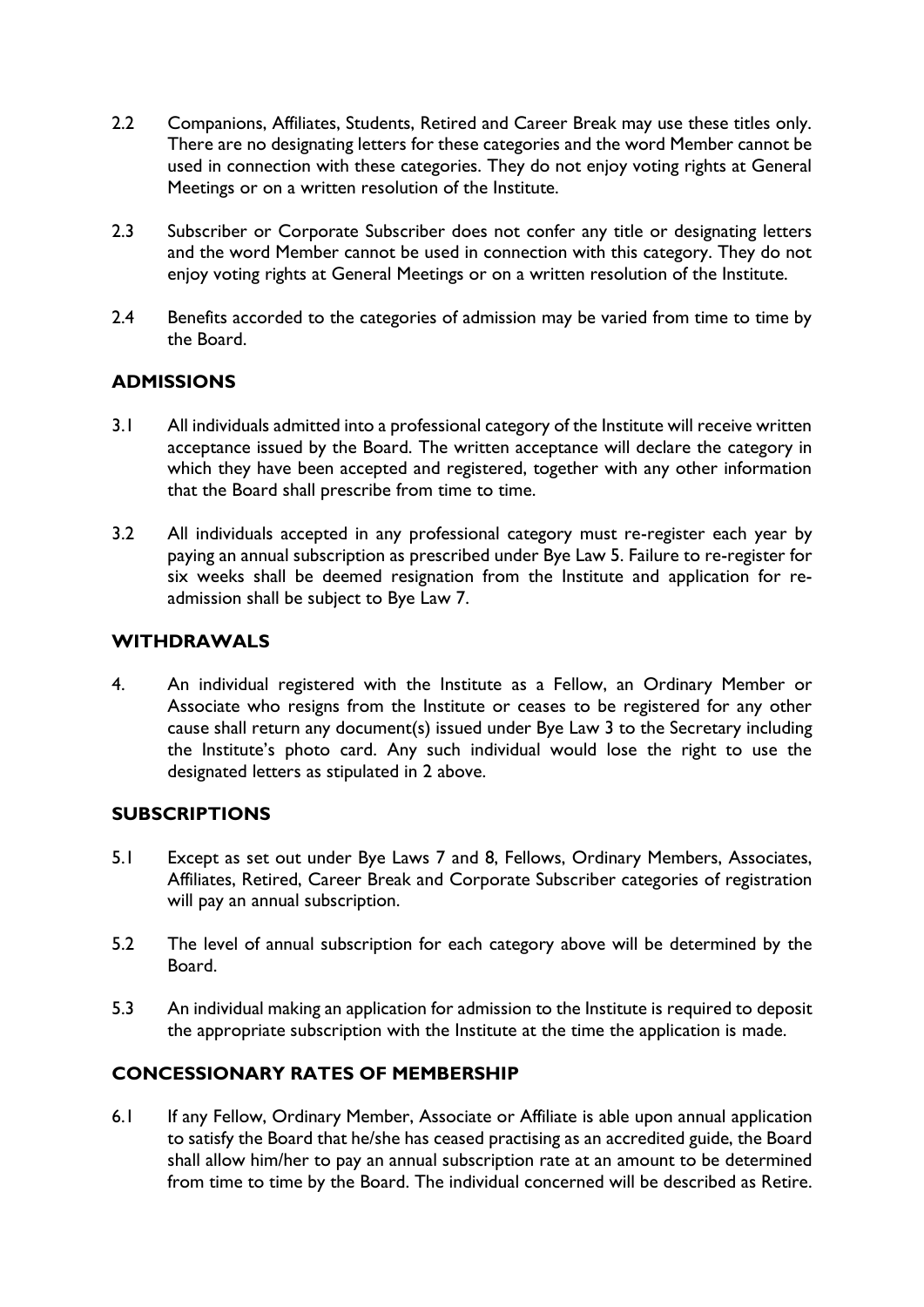If at any time the Board is satisfied that the applicant has returned to guiding, it shall have discretion to terminate this concession and require him/her to subscribe at the full rate applicable for his/her category of registration. All applicants for re-admission as Fellow, Ordinary Member, Associate or Affiliate after being registered as Retired for three years shall take such of the Institute's examinations as may be required by the Board.

- 6.2 If any Fellow, Ordinary Member, Associate or Affiliate is able upon annual application to satisfy the Board that he/she is taking a career break from practising as an accredited guide for a variety of reasons (health, family issues, returning to education, etc), the Board shall allow him/her to pay an annual subscription rate at an amount to be determined from time to time by the Board. The individual concerned will be described as Career Break. If at any time the Board is satisfied that the applicant has returned to guiding, it shall have discretion to terminate this concession and require him/her to subscribe at the full rate applicable for his/her category of registration. All applicants for re-admission as Fellow, Ordinary Member, Associate or Affiliate after being registered as Career Break for three years shall take such of the Institute's examinations as may be required by the Board.
- 6.3 The Board may, at its discretion, introduce a Life Membership for Members at such subscription rate as it may from time to time determine.

### **RE-ADMISSION AND RE-ADMISSION FEE**

- 7.1 Any individual, who, after exclusion from or resignation from the Institute in any professional category except Student, is re-admitted by the Board, shall pay a fee in addition to the annual subscription due in respect of the year of re-admission of up to fifty percent of the rate of full subscription applicable at their entitled level.
- 7.2 All applications by individuals for re-admission after three years or more since the end of their last registration year shall be determined by the Revalidation Policy as amended from time to time which is annexed hereto as Annex 1.

### **ELIGIBILITY FOR ADMISSION**

#### **Discretion of the Board**

- 8.1 Notwithstanding any of the provisions contained in Bye Laws 9, 10, and 11 below, the Board may in its discretion admit as a Fellow an individual who has, in its opinion, attained a position of distinction in the practice of tourist guiding, or admit as an Ordinary Member an individual who has, in its opinion, attained recognised professional standing in the practice of tourist guiding, or admit as an Associate an individual who, in its opinion, is suitably qualified at that level.
- 8.2 All applicants shall satisfy the Board that they are fit and proper persons for admission to the Institute.

#### **Fellows**

9.1 Except as provided in Bye Law 8, Fellowship of the Institute may only be given to individuals.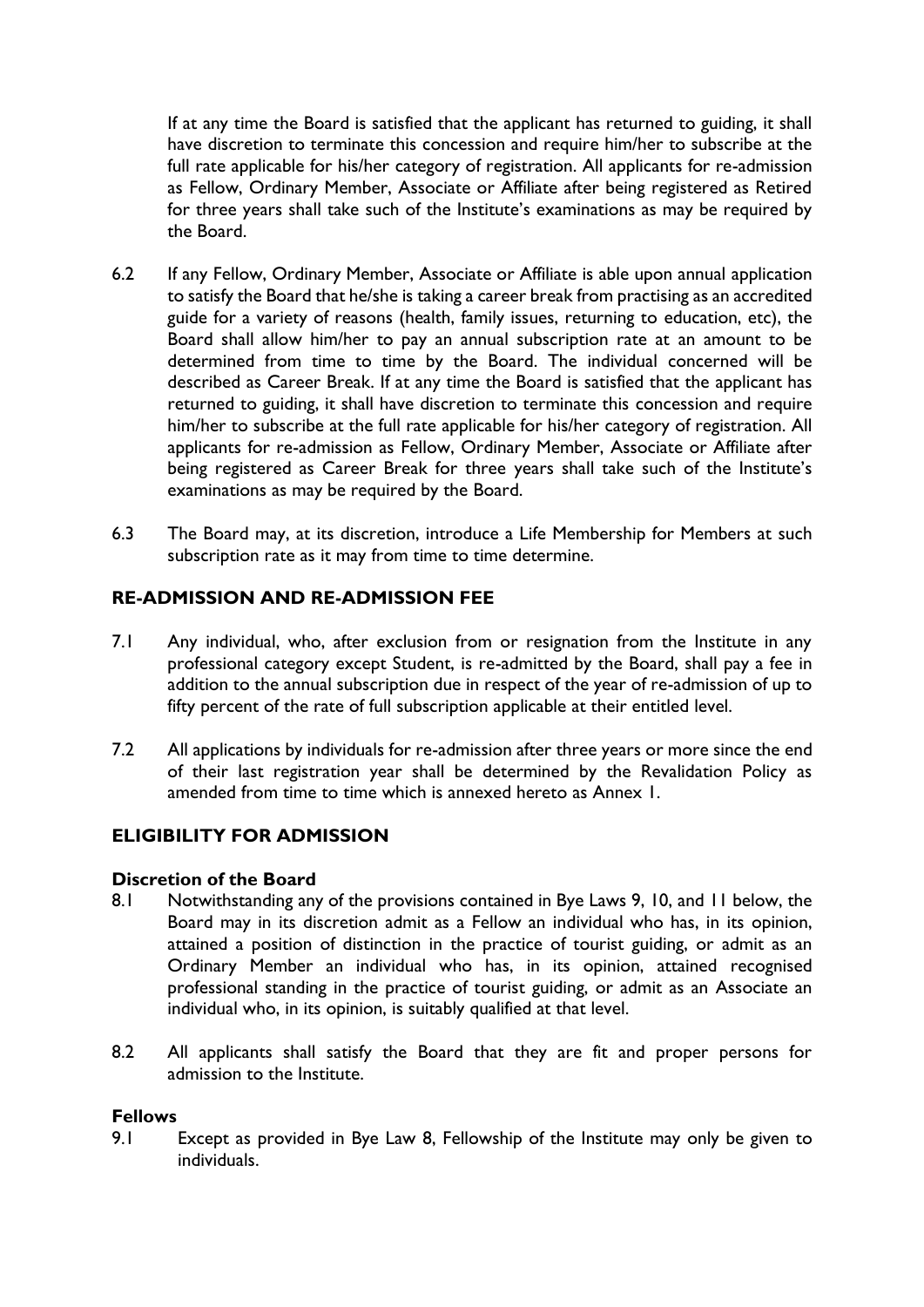- 9.2 Except as provided in Bye Law 8, only an Ordinary Member shall be eligible to become a Fellow.
- 9.3 Fellows must be nominated and seconded by other Ordinary Members/Fellows, recommended by the Board and elected by a General Meeting of the Institute.

### **Ordinary Members**

- 10. Except as provided in Bye Law 8, individuals applying for admission as Ordinary Members of the Institute shall be required to satisfy the Board that they:
	- a. have passed, not more than four years before the date of application, the examinations/assessments for the Institute's Tourist Guiding Award exemplified by the Blue Badge and thereby in compliance with BSI EN 15565:2008.<sup>4</sup> The Board may, in its discretion, allow exemption from a part or parts of any examinations;
	- b.  $\arctan 25$  are engaged as tourist guides.<sup>5</sup>

#### **Associates**

- 11. Except as provided in Bye Law 8, individuals applying for admission as Associates of the Institute shall be required to satisfy the Board that they:
	- a. have passed, not more than four years before the date of application, the examinations/assessments conducted and/or accredited by the Institute for walking tours in town or country or such other examinations as the Board may from time to time approve, and
	- b. are engaged in an occupation or employment providing commentaries and interpretation.

#### **Affiliates**

- 12. Individuals applying for admission as Affiliates of the Institute shall be required to satisfy the Board that they:
	- a. have passed, not more than four years before the date of application, the examinations/assessments conducted and/or accredited by the Institute for fixed parameter tours or such other examinations as the Board may from time to time approve, and
	- b. are engaged in an occupation or employment providing commentaries on fixed parameter tours.

#### **Students**

13.2 A Student registration with the Institute will be tenable for a period of four years, but the Board may, in its discretion, extend the period.

## **PROFESSIONAL CONDUCT**

14.1 All Fellows, Ordinary Members, Associates, Affiliates and Students must adhere to the Institute's Code of Conduct as amended from time to time and attached to these Bye Laws as Annex 2.

<sup>4</sup> British Standards Institute (BSI) EN15565 specifies minimum requirements for the provision of professional tourist guide training and qualification programmes in the United Kingdom, implementing Committee for European Standardization (CEN) 15565.

 $<sup>5</sup>$  Amended by the Board on 13<sup>th</sup> January 2022.</sup>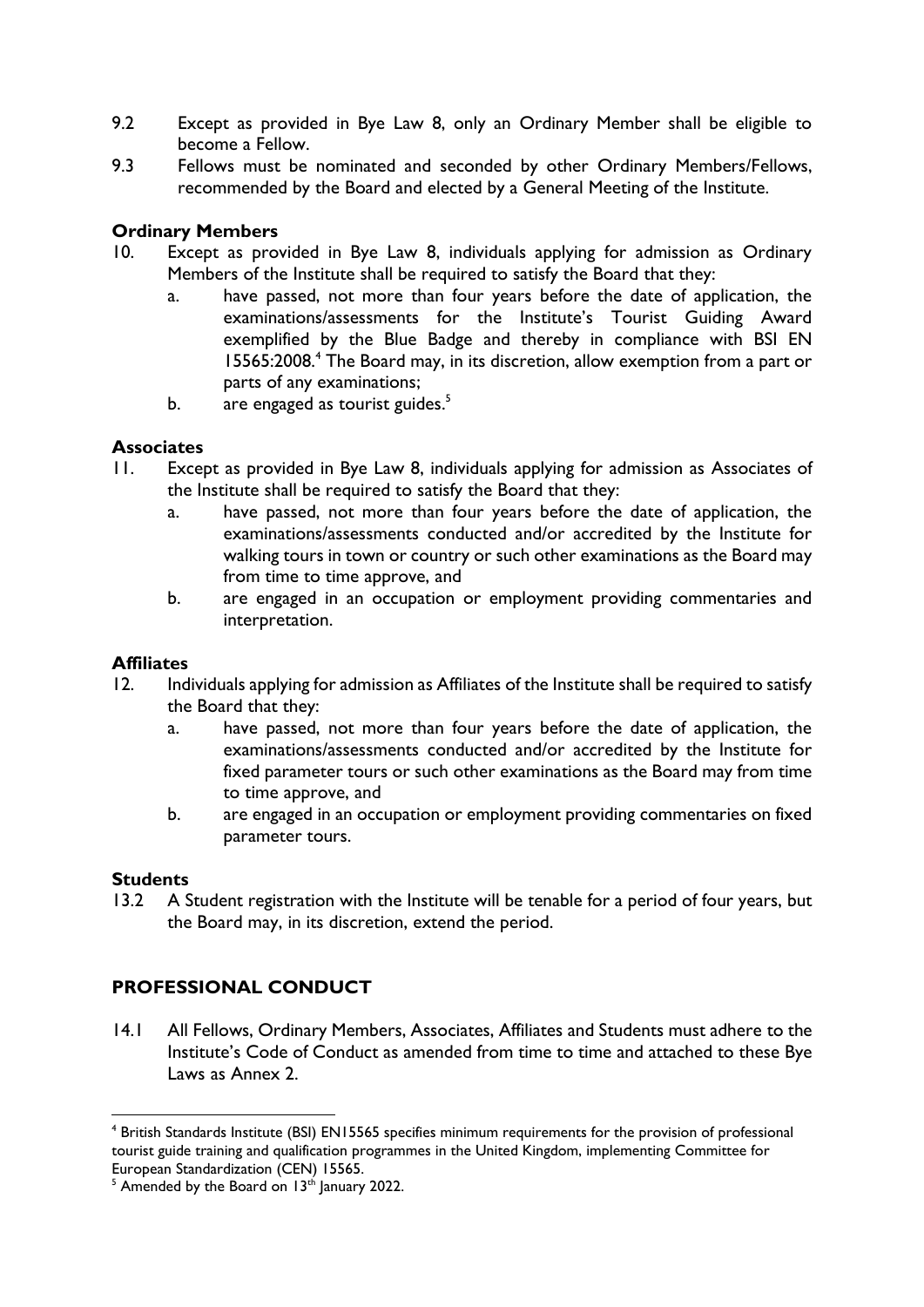14.2 The Code of Conduct shall include an undertaking to carry out Continuing Professional Development.

## **DISCIPLINARY PROCEDURE<sup>6</sup>**

15. The Board shall appoint a Professional Conduct Committee and Professional Conduct Appeal Committee and the rules and procedures governing the conduct of disciplinary cases are set out in the document annexed to these Bye Laws as Annex 4.

### **THE DIRECTORS**

- 16.1 The Directors shall meet at least four times a year, such meetings may be held virtually.<sup>7</sup>
- 16.2 The Board shall appoint a President (or two Co-Presidents) and a Deputy President (or two Deputy Presidents) from Members who have been elected to the Board. It will be usual for the Deputy President (or one of the two Deputy Presidents) to be elected President for the following year. The immediate Past President may be coopted to the Board for the year after his/her Presidency.<sup>8</sup>
- 16.3 When the number of Associates reaches 100, a maximum of two Directors shall be Associates, nominated by Associates and elected by them at the AGM. When the number of Associates is fewer than 100, the number of Associate Directors elected shall be one.
- 16.4 The Board shall appoint a Treasurer.
- 16.5 The Chairman of all London and UK Associations of Registered Tourist Guides shall be invited to attend Board meetings when it is felt by the Board that their presence would be beneficial to a specific item on the agenda, and for that part of the Board meetings only. They may contribute to the debate on that item but may not vote.
- 16.6 The Board shall use its best endeavours that an adequate geographical and constituency coverage is achieved in its membership.
- 16.7 No Director shall be reimbursed expenses incurred without the prior approval of the Treasurer and/or Board. Directors must provide supporting documentation with all claims for reimbursement.
- 16.8 A request to see the Minutes of the Board should not be made to the office but to the Board as a whole. Nothing should be sent until the Minutes have been agreed by the Board. A copy of the relevant extract may be sent, on condition that the Board collectively agrees.

## **EXECUTIVE COMMITTEE**

 $6$  Amended by the Board  $4<sup>th</sup>$  March 2021.

 $7$  Amended by the Board 13<sup>th</sup> October 2021.

 $8$  Amended by the Board 27<sup>th</sup> October 2021.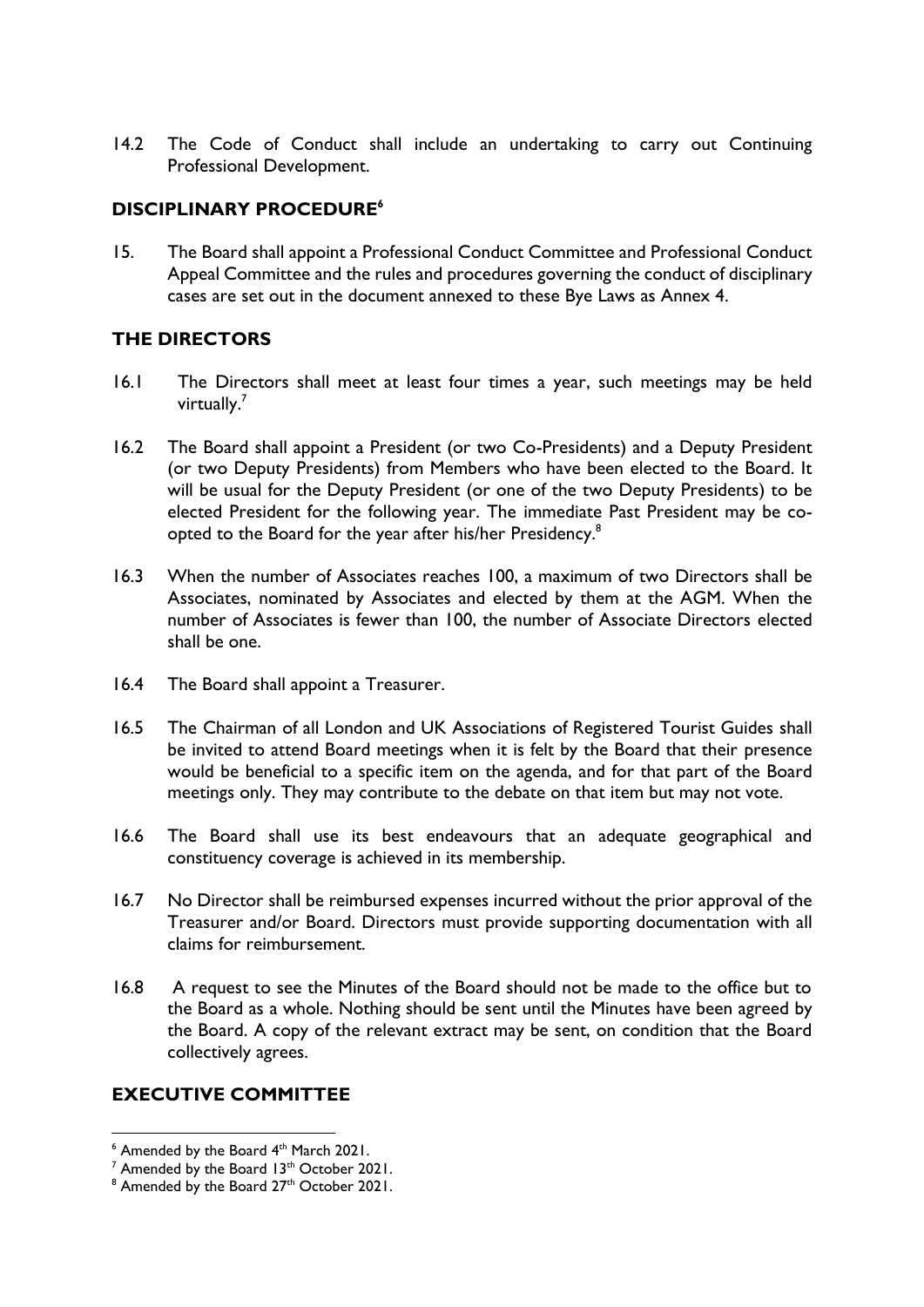17. The Board may appoint an Executive Committee to manage the day-to-day operations, financial management, human resources, accommodation and equipment of the Institute. Its composition shall consist of the Officers of the Institute as elected by the Board, the Operations Manager and other members appointed by the Board. The quorum for its meeting shall be fifty per cent. It shall report directly to the Board. Minutes of its meetings must be kept and shall be made available to all members of the Board. Its terms of reference, which shall include a requirement to use its best endeavours to make decisions by consensus, its procedures and precise scope of work, will be determined by the Board from time to time.<sup>9</sup>

## **COMMITTEES, WORKING PARTIES, COUNCILS**

- 18.1 The Board shall appoint such Committees and other bodies as it shall from time to time consider to be necessary for the carrying out of the Institute's objects. The terms of reference, procedures and precise scope of work shall be determined by the Board. Guides who are members of those Committees or other bodies must be either Fellows, Ordinary Members, Associates or Affiliates of the Institute of Tourist Guiding.
- 18.2 The Board shall appoint a Consultative Council from across the tourism industry to ensure that there is an effective communications channel with the tourism industry. The Consultative Council shall meet from time to time and shall be consulted on the Institute's work. Neither the Board nor the Institute shall be bound by any view expressed or advice given by the Council. Its terms of reference, procedures and precise scope of work shall be determined by the Board.

### **TUTORS, TRAINERS, INVIGILATORS, COMPILERS, EXAMINERS**

19. Guides who are appointed in any of these capacities must be either Fellows, Ordinary Members, Associates or Affiliates of the Institute of Tourist Guiding.

### **EXAMINATION APPEALS<sup>10</sup>**

20. The Institute shall establish a body, known as the Examinations Appeals Panel, to determine examination appeals. The rules and procedures governing such appeals are set out in SOP7 of the Examinations Handbook.

## **USE OF LOGOS**

- 21.1 The Institute's logo shall be determined by the Board, who may also amend or change the logo from time to time. The logo should wherever practicable be used on all documents relating to the Institute's business. This is the Company logo, for Institute office use only. Any other use of the logo shall be at the discretion of the Board.<sup>11</sup>
- 21.2 The use of the Blue, Green and White Badge images shall be at the discretion of the Board.

<sup>&</sup>lt;sup>9</sup> Amended by the Board on 19<sup>th</sup> September 2019.

<sup>&</sup>lt;sup>10</sup> Amended by the Board on 4<sup>th</sup> March 2021.

<sup>&</sup>lt;sup>11</sup> Amended by the Board on 16<sup>th</sup> October 2020.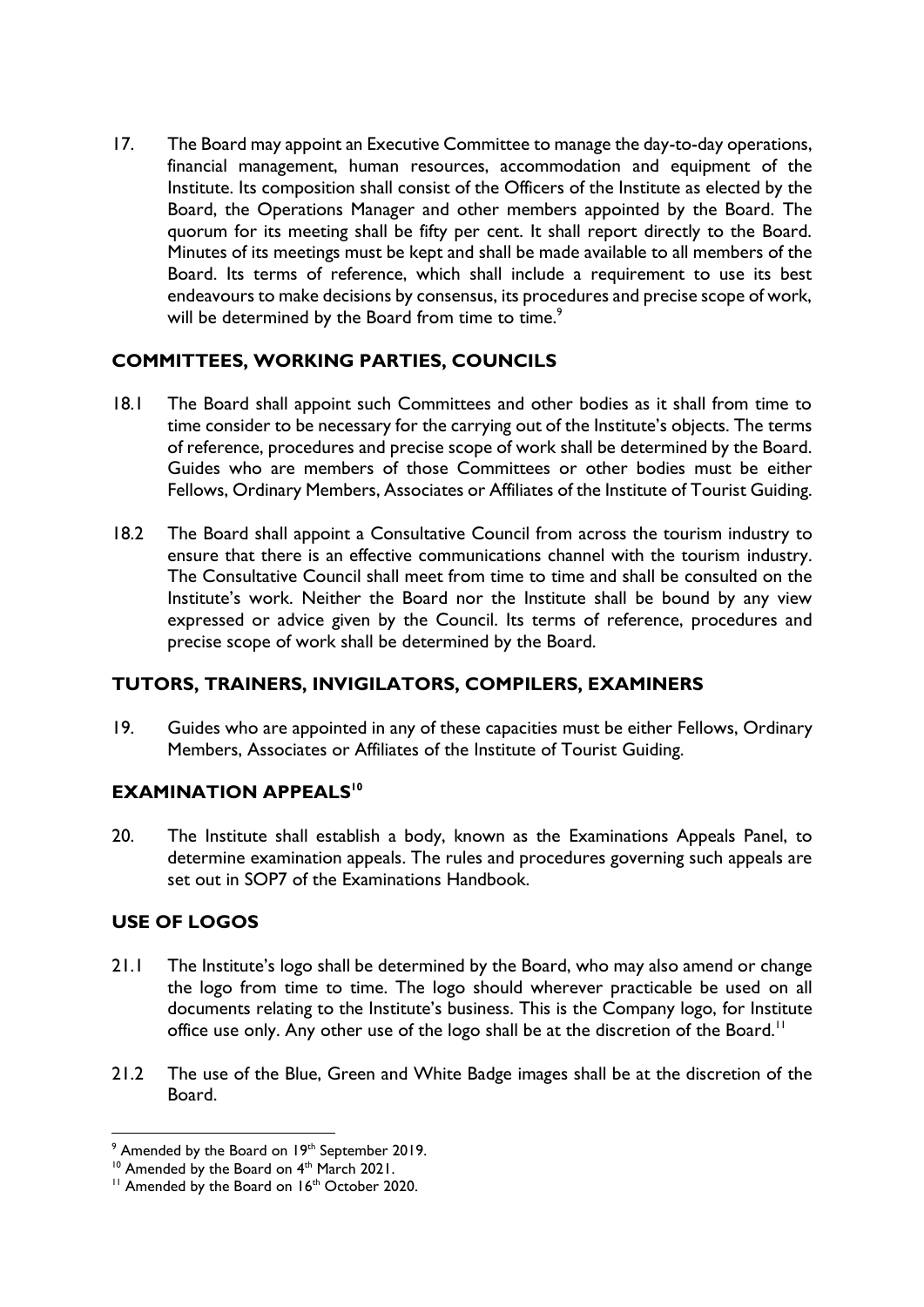- 21.3 The Blue, Green and White Badges and images of those badges, and the words 'Institute of Tourist Guiding', are trade marks of the Institute. Images of the Blue and Green Badges and the words Institute of Tourist Guiding have been registered as Collective Trade Marks by the Institute. All of these registered and unregistered trade marks may be used by individual badge-holders who are Fellows, Ordinary Members, Associates or Affiliates of the Institute on their personal social media, stationery, email signatures, advertising and promotional materials and other reasonable uses for an accredited guide so long as they comply with regulations governing the use of those trade marks published by the Institute from time to time. Individual badge-holders who are not Fellows, Ordinary Members, Associates or Affiliates of the Institute must apply for a licence to use the images in this way. There will be a charge for this licence.<sup>1</sup>
- 21.4 The Intellectual Property Office (IPO) requires the Institute to keep a database of all individuals entitled to use the badge images. The IPO also requires the wording 'Institute of Tourist Guiding' to be clearly visible on the rim of the badge image or, failing that, the website page or stationery must indicate that the image is the Collective Trade Mark of the Institute of Tourist Guiding.
- 21.5 Other organizations such as private companies, tourist offices or groups of Institute accredited guides (whether formal guide associations or informal groups with a website/leaflet advertising the services of more than one guide) may only use the Blue, Green and White Badge images on their publicity material or stationery if they have signed a Licence Agreement with the Institute. There may be a charge for this Licence.
- 21.6 The Institute owns the intellectual property rights in its Blue, Green and White Badges and images of these badges. It is an infringement of those rights to produce or use a badge or image sufficiently similar that it may be passed off as the Institute's trademarked images. Such infringement may ultimately lead to legal action by the Institute.<sup>13</sup>

<sup>&</sup>lt;sup>12</sup> Amended by the Board on 13<sup>th</sup> October 2021.

<sup>&</sup>lt;sup>13</sup> Amended by the Board on 21<sup>st</sup> October 2020.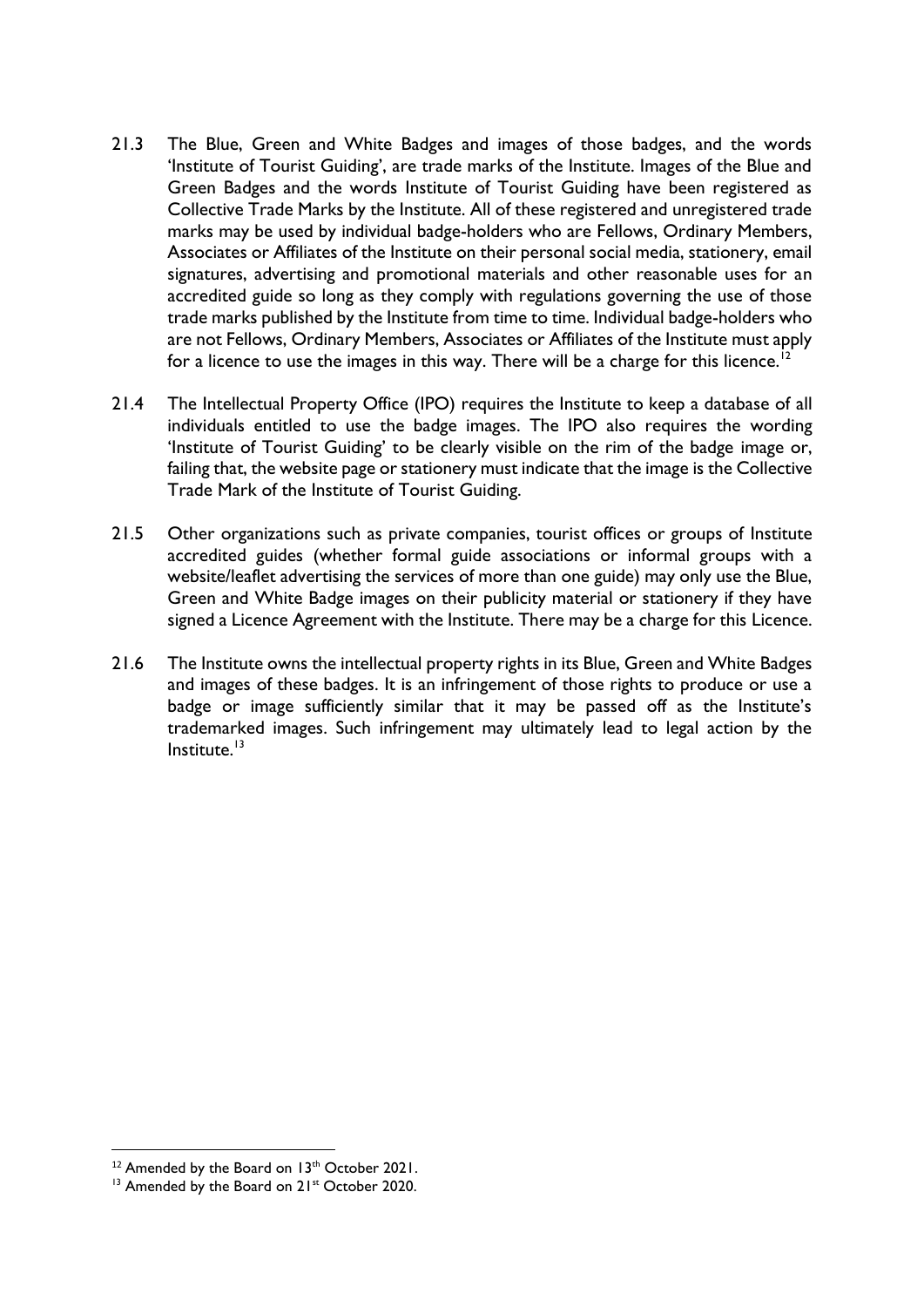### **ANNEX 1 - REVALIDATION OF QUALIFICATIONS<sup>14</sup>**

- 1. In order to ensure the maintenance of high standards in tourist guiding, the Institute's Bye Laws have always stated that guides wishing to rejoin the Institute after a period of years may need to revalidate their original qualification. The Institute Board remains concerned to ensure that those who have been away from the profession for a period without maintaining Institute membership (and therefore contact with their professional body) have retained the knowledge and skills required as an accredited guide.<sup>15</sup>
- 2 Until 2012, the specific requirements for individual cases were determined at the discretion of the Board. With the introduction in 2012 of the new Career Break and Retired membership categories, the Board set out an objective policy for revalidation of Institute qualifications. The details were communicated to the full membership, including all newly accredited guides when they joined the Institute, and to guiding associations throughout the country.<sup>16</sup>
- 3 Following a review in 2020, the Board decided to modify and simplify the requirements. The implications of new health and tourism industry challenges convinced the Board to adjust the revalidation policy to help the effort to retain members as well as extend membership to as many accredited guides as possible, without compromising standards. Other factors included: the cost and delay faced by lapsed members rejoining; limited access to many exams which are held only infrequently; the relative success to date of relying on references as evidence of skills and knowledge; and the increasing practice of undertaking continuing professional development.
- 4 The revised policy came into effect on 4<sup>th</sup> March 2021 and applies to accredited guides who:
	- (a) for a period of three or more years have chosen to join the Career Break or Retired membership categories and who subsequently wish to return to active tourist guiding;
	- OR
	- (b) have allowed their membership of the Institute to lapse or who have never joined the Institute and who now wish to join as Members, Associates or Affiliates.

<sup>&</sup>lt;sup>14</sup> Approved by the Board on  $4<sup>th</sup>$  March 2021.

<sup>&</sup>lt;sup>15</sup> Amended by the Board on 13<sup>th</sup> January 2022.

<sup>&</sup>lt;sup>16</sup> Amended by the Board on  $13<sup>th</sup>$  January 2022.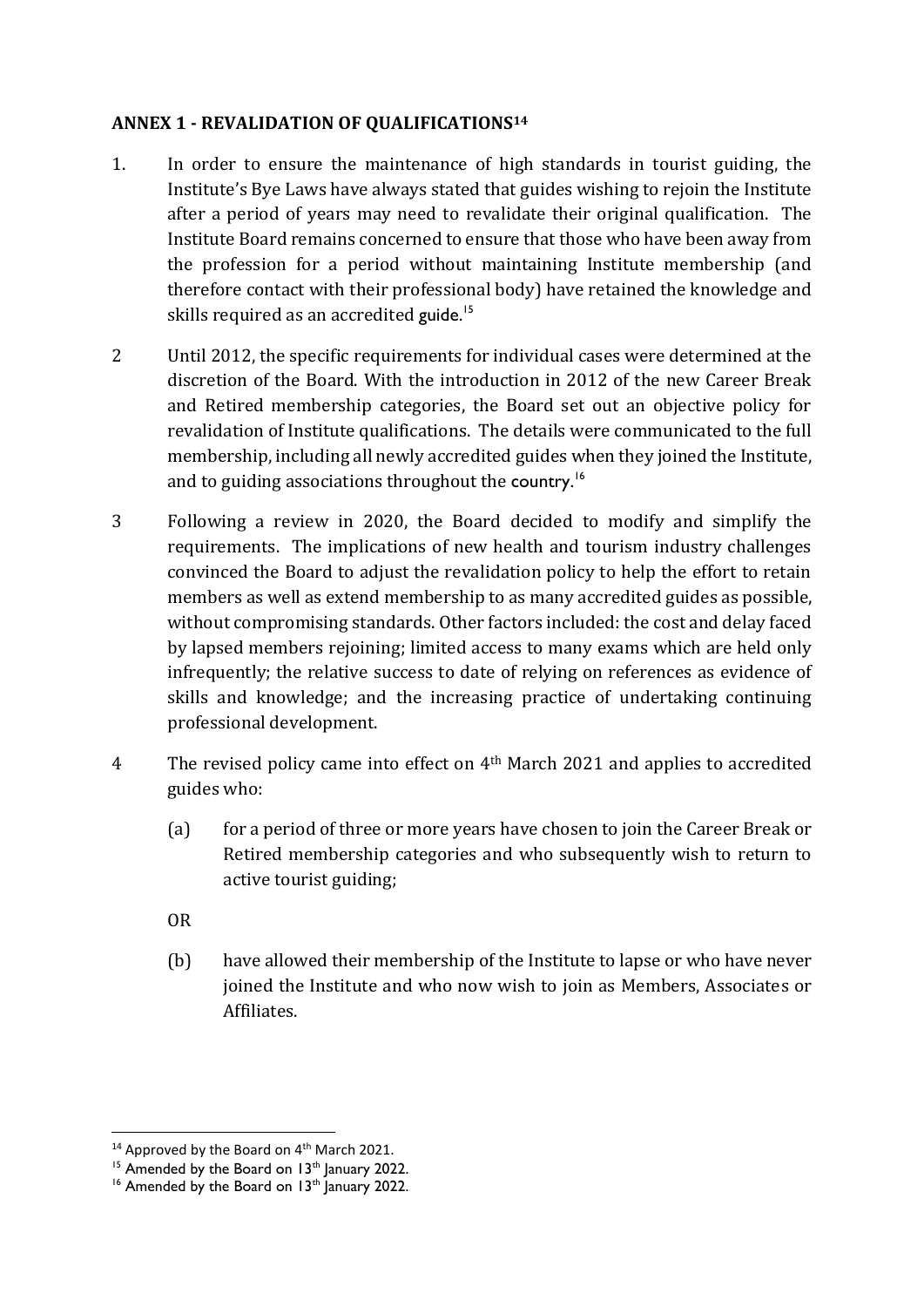- 5 The revalidation policy will not apply to accredited guides who:
	- (a) return to full membership after fewer than three years as Career Break or Retired members; or
	- (b) rejoin the Institute as full members within three years of allowing their membership to lapse; or
	- (c) join the Institute within three years of achieving their qualification.
- 6 An accredited guide returning to full Institute membership as a Member (Blue Badge), or Associate (Green Badge) after 3 years without it should provide at least two references from tour operators, other travel trade companies, guide associations, or volunteer guide employers, showing that they have been working regularly throughout the period.
- 7 Those accredited guides applying to join or rejoin without being able to provide references to demonstrate evidence of regular guiding activity will receive student membership, but will not be admitted to full membership unless they pass one practical and one written exam retaken for the relevant area and level. The practical exam will normally be the coach exam at Blue Badge level, and the walk at Green Badge level. The written exam at Blue Badge level will be the paper containing the essay questions on regional knowledge. Arrangements for revalidating White Badge qualifications will be agreed case by case.
- 8 Examinations will usually be offered as part of the Institute's existing examination schedule. When no exam cycle for the region and level is available within a reasonable time, the applicant may be admitted to full membership after passing an assessment of one practical module of the last exam cycle (walk, gallery/museum, church), conducted by an Institute-accredited examiner. However, continued full membership will be conditional on success in retaking the exams as per Para 7 in the next official exam cycle.
- 9 In due course the Institute may further reduce reliance on exams by taking account (alongside references) of training, professional development undertaken, or alternative tests of skill and knowledge, provided that objective criteria for the assessment of such activities have been developed.
- 10 When an assessment or examination is required to achieve revalidation of qualifications, fees will apply (payable by the guide).
- 11 All guides returning to active guiding will be required to show that they have current Public Liability Insurance and indicate the provider of it.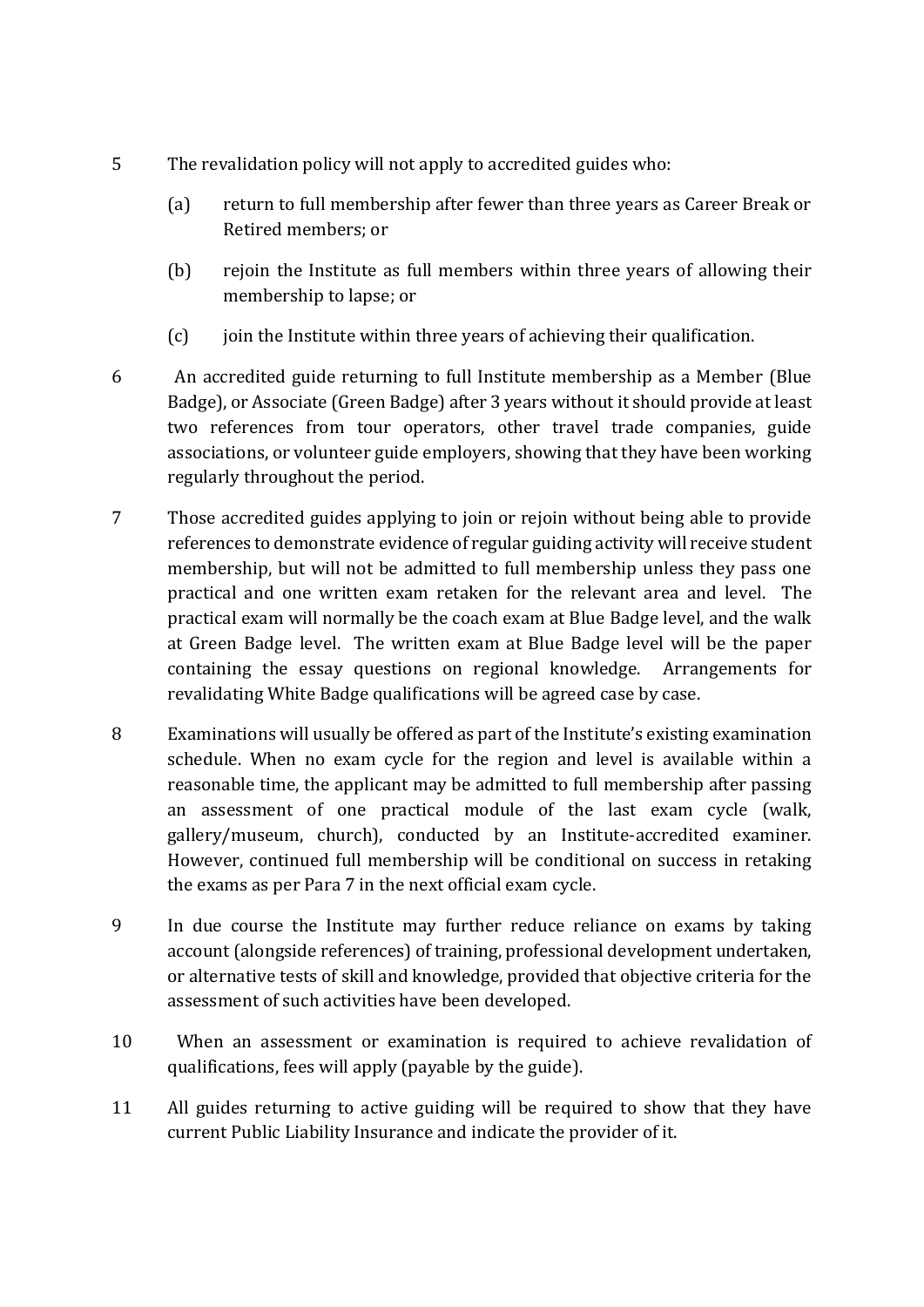12 Holders of an Institute of Tourist Guiding awarded badge agree to provisions of the Code of Professional Conduct. These include holding current Public Liability Insurance, and appropriately recording training and professional development undertaken to improve the standard of work and expand and update one's range of knowledge and skills. Guides rejoining the Institute will be required to sign the Code of Professional Conduct again.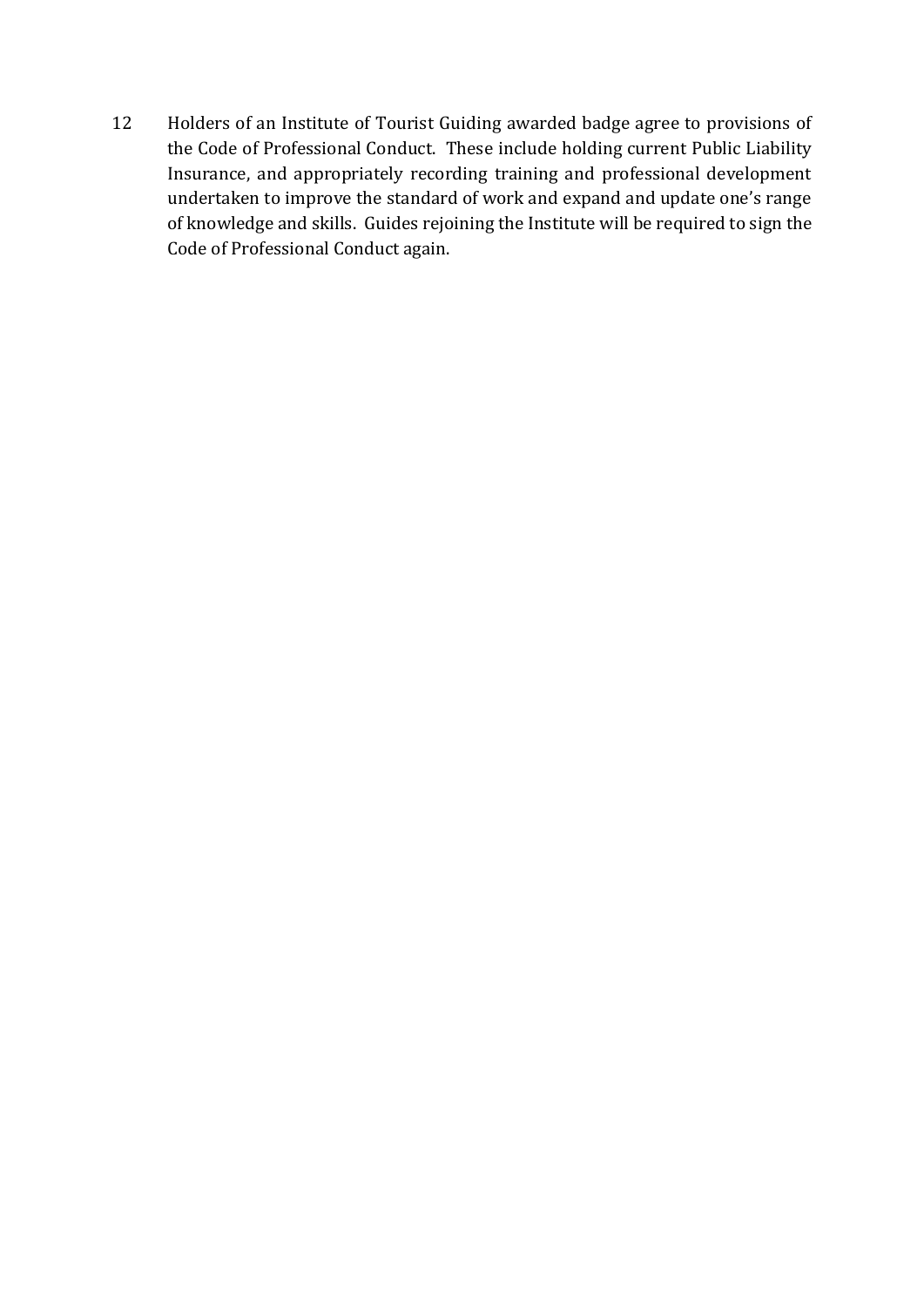## **ANNEX 2 - CODE OF CONDUCT<sup>1718</sup>**

### **As a holder of an Institute of Tourist Guiding awarded badge, I agree to:**

- **1. Standards**: Uphold the standards of quality and professionalism inherent within the Institute of Tourist Guiding ["Institute"] qualifications for heritage interpretation, presentation skills, environmental concerns, sustainable tourism and duty of care to clients.
- **2. Conduct**: Always be courteous, professional, ethical, flexible and collaborative towards clients, visitors, colleagues, site staff, drivers, etc. and never at any time undermine the profession to the detriment of any colleague/s nor bring into disrepute the reputation of the Institute.
- **3. Qualification**: Only promote myself to guide in those areas and in those languages for which I hold Institute accredited qualifications/endorsements.

### **4. Use of Institute Photo Card and Guide Badge:**

- a. Wear the Institute photo card, with or without the guide badge, when on duty
- b. Not allow, under any circumstance, any other person to use the Institute photo card or guide badge, which remain the property of the Institute at all times.
- **5. Continuing Professional Development ["CPD"]**: Improve the standard of my own work and take the opportunity to expand and update my range of knowledge and skills wherever possible. I will record my CPD appropriately.
- **6.** Compliance: Observe all health, safety and insurance requirements, hold current Public Liability Insurance, abide by current site guiding rules and recognise that it is a privilege and not an automatic right to guide at any particular site.

## **Breaches of this Code of Conduct:**

In the event of a written complaint to the Institute about a member being upheld as a result of due investigation, one or more of the following sanctions [as per the Bye Laws of the Institute] will be applied:

- a. Admonishment;
- b. Suspension for any period not exceeding one year without refund of subscription;
- c. Expulsion without refund of subscription;
- d. Withdrawal of Institute photo card and guide badge.

<sup>&</sup>lt;sup>17</sup>This Code of Conduct has been drafted in conjunction with the Guild of British Tourist Guides.

<sup>&</sup>lt;sup>18</sup> The Institute, whilst maintaining the Register of Ordinary Members and Associates, does not act as an agency for guiding work and cannot accept responsibility for any loss or injury however sustained by an Ordinary Member, Associate or by their clients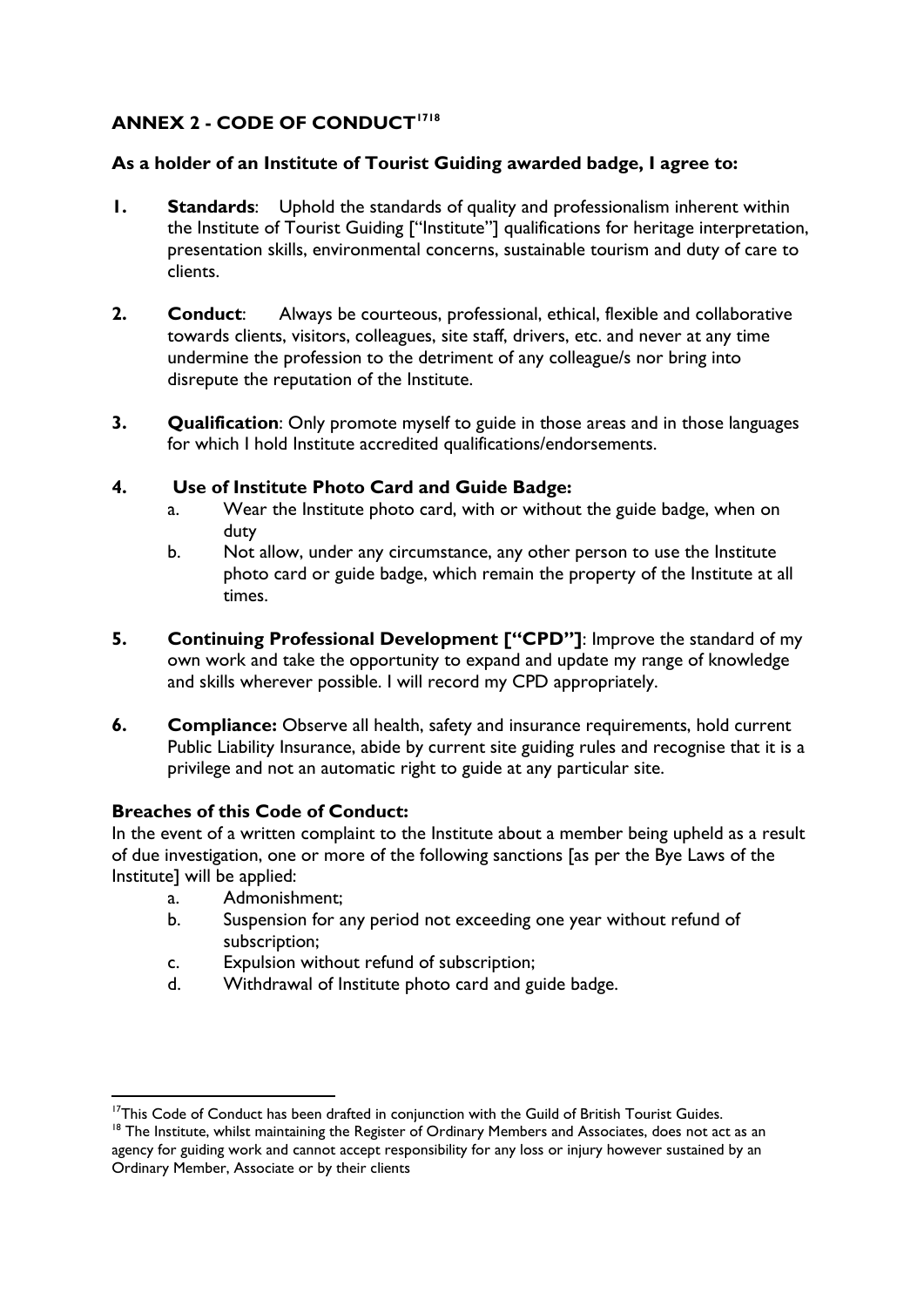### **ANNEX 3**

## **USE OF GUIDE BADGE CODE FOR BLUE BADGE, GREEN BADGE AND WHITE BADGE**

- 1) Badge-holders should wear their badges and/or photo cards at all times when on duty.
- 2) Badge-holders should behave professionally and ethically at all times.
- 3) Badge-holders should not under any circumstances allow any other person to use their badge or photo card.
- 4) All badges and photo cards remain the property of the Institute.
- 5) Badge-holders should observe all health, safety and insurance requirements.
- 6) Badge-holders shall not offer themselves for work in languages other than their first language or languages for which they have passed the Institute approved examination of speaking proficiency.
- 7) Badge-holders shall not hold themselves out to be qualified to guide in areas for which they hold no accredited qualifications.
- 8) Badge-holders are required to abide by current site guiding rules and have no automatic right to guide at a particular site. Breaches of this Code of Conduct: In the event of a written complaint to the Institute regarding professional misuse of the badge by the badge-holder, the complaint will be referred to the Professional Conduct Committee (PCC). The rules and procedures of the PCC are annexed to the Bye Laws of the Institute and are published on the Institute's website.

Signed **Example 2** Date  $\Box$ 

Name (CAPS)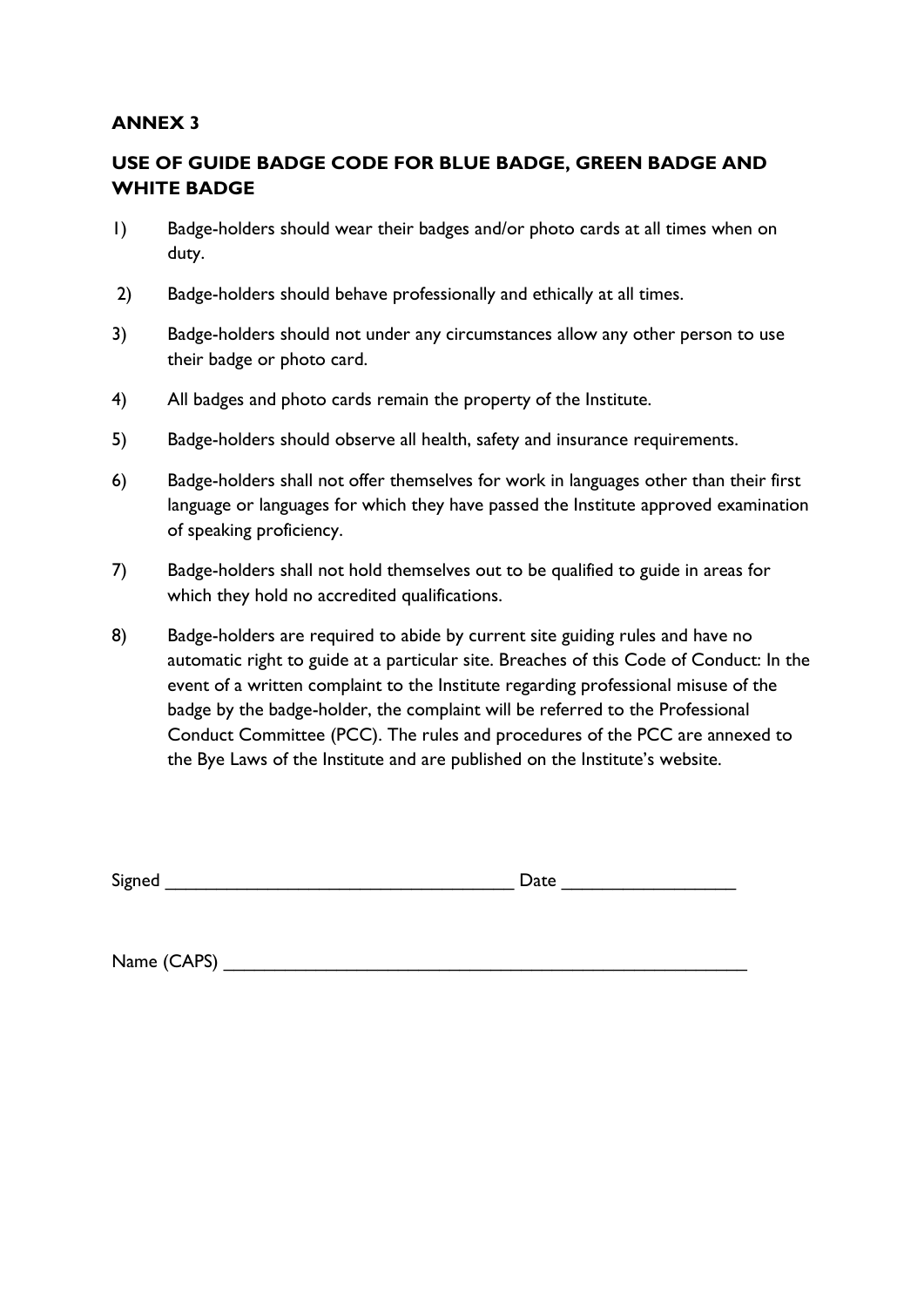## **ANNEX 4<sup>19</sup>**

## **PROFESSIONAL CONDUCT & DISCIPLINARY PROCEDURE**

**NOTE:** This procedure deals with complaints about Institute accredited guides. It does NOT relate to complaints about the Institute itself – for which [see.](https://www.itg.org.uk/about/policies-procedures-and-documents/complaints-policy-and-procedure/)

## **1. Objective**

The purpose of this procedure is to ensure that all guides, who are accredited by the Institute of Tourist Guiding, as well as tour operators, staff at tourism sites, members of the public using tourist guiding services, and any other stakeholders are aware of the Code of Professional Conduct of the Institute of Tourist Guiding and the proper channels through which allegations of professional misconduct should be raised, investigated and dealt with.

It is the aim of the Institute to investigate and deal quickly, fairly and consistently with any allegations of unacceptable conduct or performance by accredited guides. The procedure is designed to help and encourage all accredited guides to achieve and maintain appropriate standards of conduct and job performance.

## **2. Codes of Conduct**

Tourist guides who are accredited by the Institute of Tourist Guiding ("the Institute"), and have been awarded the Institute's Blue Badge, Green Badge or White Badge, ("accredited guides") sign a Professional Code of Conduct and a Use of Guide Badge Code when they qualify. These Codes provide that breaches will be investigated by the Institute, and this applies even where an accredited guide is not a member, since the Institute is given authority in the Code(s) signed by every accredited guide (and the Badges are marked as the property of the Institute). Breaches of any of the Codes of Conduct constitute professional misconduct

The Institute's investigation of allegations that an accredited guide has breached one of these codes is carried out by the Professional Conduct Committee according to the following procedure.

## **3. Policy**

It is the policy of the Institute that all accredited guides must abide by the Code(s) of Conduct applicable to them, and that, if disciplinary action has to be taken against accredited guides, it should:

- only be undertaken after an investigation and a disciplinary interview have been carried out;
- be appropriate to the nature of the offence that has been committed;
- be fair: and

<sup>&</sup>lt;sup>19</sup> Amended by the Board on 13<sup>th</sup> January 2022.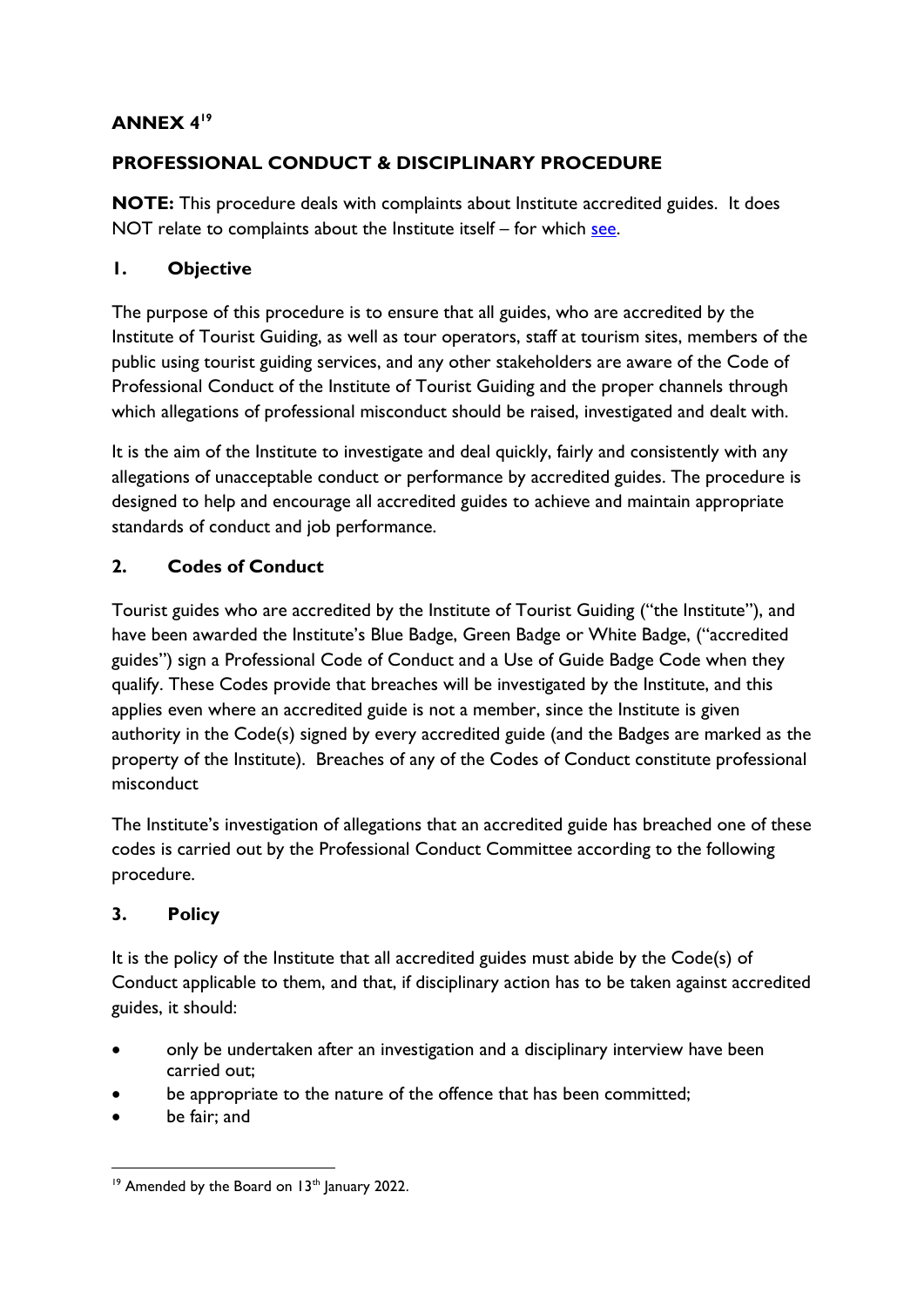be consistent with previous action in similar circumstances (unless such previous action proved to be inappropriate).

The ultimate purpose of the disciplinary procedure is to protect the public, by ensuring that the public can expect all accredited guides to adhere to the highest professional standards, as set out in the Codes of Conduct.

### **4. Professional Conduct Committee**

The Professional Conduct Committee ("PCC") has a Chair, who must be a Member of the Institute, and at least two other members, who must be accredited guides. The members of the PCC are appointed by the President of the Institute, who may consult the Chair of the British Guild of Tourist Guides and the Chair of the Association of Professional Tourist Guides and such other members of the guiding profession as may be appropriate. The Chair of the PCC, in consultation with the President of the Institute, may co-opt additional members of the PCC if required.

To ensure their independence, members of the PCC should not be serving officers or directors of the Institute, or serving members of any other of its committees. Although it is not a requirement that they be legally qualified, it is desirable that they should have knowledge and experience of legal or disciplinary procedures.

Members of the PCC are expected to serve for three years, and will liaise with one another to try to ensure that they retire in rotation.

The names of the members of the PCC will not be published by the Institute or its officers.

## **5. Complaints of professional misconduct**

Any person may make a complaint of professional misconduct against an accredited guide. The Complaint should be in writing and sent by post or email to:

Post: Operations Manager Institute of Tourist Guiding Coppergate House 10 Whites Row London E1 7NF

Email: office@itg.org.uk

If the Complaint relates to the President of the Institute, the Operations Manager will ask another Director to perform, in relation to the investigation of that complaint, all the duties of the President.

The Complaint should:

Identify the accredited guide concerned ("the Respondent");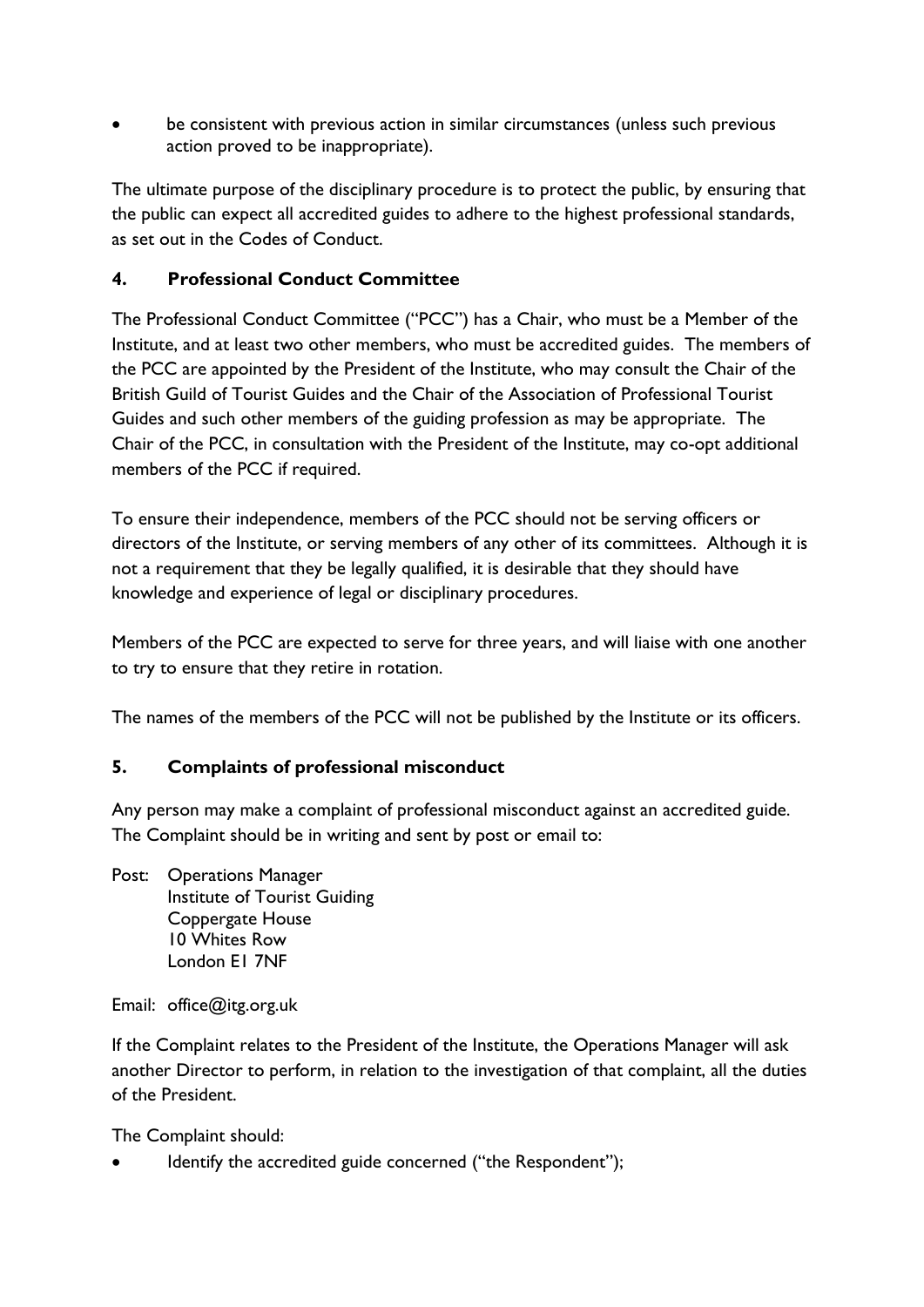- Identify the Code of Conduct concerned (see <https://www.itg.org.uk/resources/membership-forms/code-of-conduct/> [NOTE this page on the web site does not mention the Examiners' Code of Conduct]);
- Give particulars of the facts that are alleged to constitute a breach of the relevant Code of Conduct;
- Provide details of the evidence which the Investigating Officer will need when investigating the allegation (see section 7 below), including contact details of any witnesses and any relevant web-links.

The Complainant's name will be provided to the Respondent unless there are exceptional circumstances, which should be explained in a covering letter or email. The Complainant should provide contact details if they wish to be informed of the outcome of the investigation.

The Operations Manager will acknowledge receipt (where the Complainant has provided contact details) and the President will forward the Complaint to the Chair of the PCC. If possible, the Operations Manager will also obtain and forward to the Chair of the PCC a copy of the relevant Code(s) of Conduct signed by the Respondent, and details of any previous Complaints against the Respondent.

Subsequent communications with the Complainant and the Respondent will be by the President of the Institute or the Chair of the PCC. If the Complaint relates to the President of the Institute, the Operations Manager will ask another Director to perform, in relation to the investigation of that complaint, all the duties of the President.

## **6. Initial Consideration by PCC**

The PCC will review the Complaint and assess whether, if the allegations were established, there would have been a breach of an applicable Code of Conduct. The PCC will endeavour to complete this assessment within 14 days of receipt by the PCC Chair of the Complaint.

If the PCC concludes that there would clearly not have been a breach even if the facts alleged were established, they will set out in writing the reasons for that conclusion, and forward them to the President for onward transmission to the Complainant. The President may or may not decide to inform the Respondent about the Complaint. The procedure is then concluded.

If the PCC concludes that the facts, if established, could have constituted a breach, they will, in consultation with the President, appoint an Investigating Officer.

In cases where the alleged breach is trivial or borderline, the PCC may recommend that the President resolve the matter informally, for example, by simply notifying the Respondent of the Complaint, or by seeking an acknowledgement that a breach had occurred, an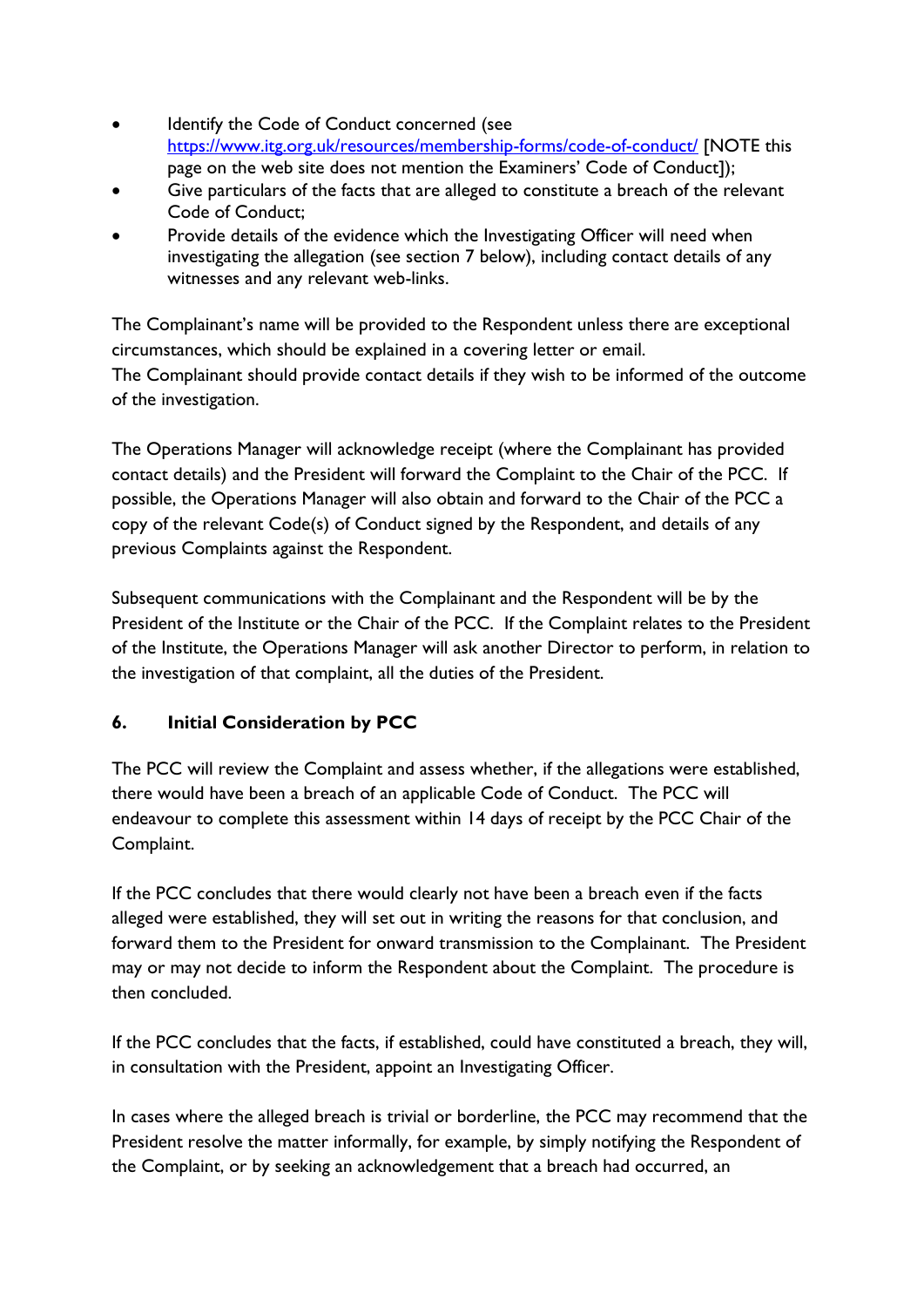undertaking not to repeat it, and if appropriate an apology to the Complainant; in such a case the PCC may determine that it is not necessary to appoint an Investigating Officer.

Where the PCC considers that a Complaint, or complaints of a specified nature, or from a specified source, is or are abusive or vexatious, it may refer the matter to three Directors of the Institute, including the President (save where it is not appropriate for the President to be involved), who may determine that the Institute shall be under no obligation to deal with such Complaints. The determination will be recorded in writing and logged by the Operations Manager.

If the Complainant has asked not to be identified to the Respondent, the PCC will decide whether there are exceptional circumstances justifying this.

## **7. Investigating Officer**

The Investigating Officer appointed by the PCC Chair must be a member of the Institute with experience of serving on the Board or a committee of the Institute. The Investigating Officer will carry out the following procedure.

Investigation Procedure

- 1. The Investigating Officer notifies the Respondent and provides them with a copy of the Complaint and any accompanying documents.
- 2. The Respondent has two weeks in which to respond to the Complaint; this time may be extended by agreement with the Investigating Officer.
- 3. The Respondent's Response to the Complaint should:
	- a. State whether the Respondent contests all or any part of the Complaint;
	- b. Where some or all of the facts in the Complaint are contested, provide details of the evidence with the Investigating Officer will need when investigating the allegation, including contact details of any witnesses and any relevant web-links;
	- c. If the Respondent contends that the facts, as stated in the Complaint or as set out by the Respondent, do not constitute a breach of the relevant Code of Conduct, explain why not;
	- d. Identify any other matters which should be taken into account when the Complaint is adjudicated.
- 4. Where any facts stated in the Complaint are contested by the Respondent, the Investigating Officer will consider the evidence provided by the Complainant and the Respondent (including inviting the witnesses to provide written statements);
- 5. The Investigating Officer will then prepare a written report, stating whether, in the Investigating Officer's opinion, the facts as determined by the investigation warrant a disciplinary hearing. Any written statements of witnesses shall be annexed to the report. The Investigating Officer will send this report to the PCC Chair.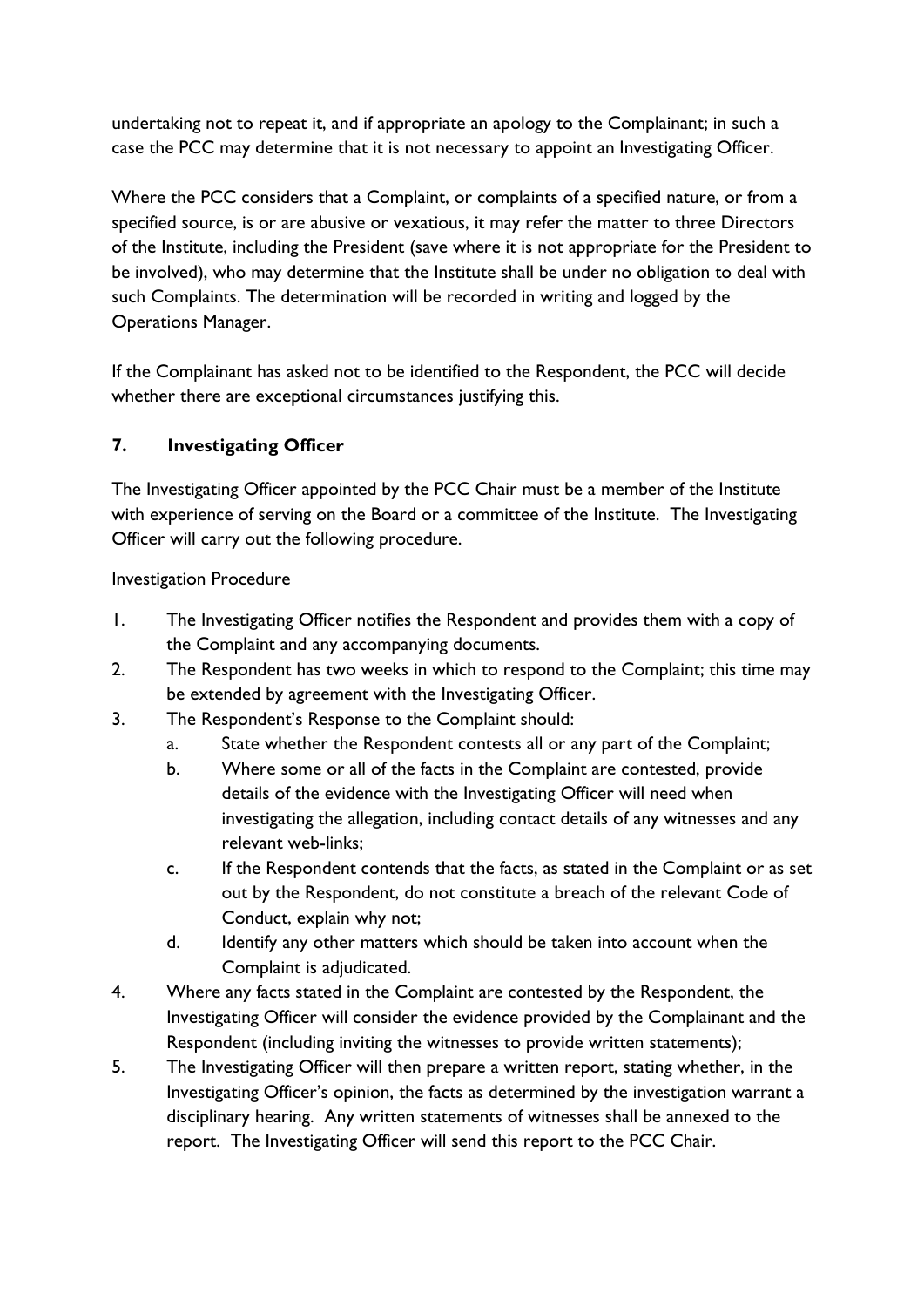The Investigating Officer will endeavour to send the report to the PCC Chair within 30 days of being appointed.

## **8. Review by PCC**

The PCC will review the Investigating Officer's report and decide whether to call a disciplinary hearing, request additional investigation/information or whether to take no further action.

If the Complainant's factual account is central to the allegations and they do not wish to be identified to the Respondent, the PCC may decide for that reason not to refer the matter to a disciplinary hearing.

The decision of the PCC should be made within 10 days of receiving the Investigating Officer's report.

## **9. Disciplinary Hearing**

If the PCC determines that there should be a hearing, the PCC Chair will write to the Respondent, sending them a copy of the Report of the Investigating Officer, and asking them to attend a disciplinary hearing not less than 14 days after the provision of the Report but if possible within 30 days. The notice of the disciplinary hearing will list the names of the members of the disciplinary panel. Every effort should be made to find a date for the hearing convenient to all relevant parties. The hearing may take place in person or remotely.

Accredited guides will not be disciplined without first being given the opportunity to state their side of the case at the disciplinary hearing. A disciplinary hearing may go ahead in their absence if they fail to attend on the agreed date.

The Respondent may not challenge any facts stated in the Report of the Investigating Officer unless she or he informs the PCC Chair in writing at least seven days before the Disciplinary Hearing what facts are challenged, stating why they are challenged.

The Disciplinary Hearing will be before a panel composed of three members of the PCC. The Respondent will have the right to be accompanied by a guide colleague of their choice or an accredited trade union official. The Investigating Officer will also attend. The original Complainant and any witnesses to the alleged incident should not attend the hearing, save in exceptional cases, as determined by the PCC, where their account is contested. They may then be asked questions by the PCC.

At the hearing, the members of the panel will review the Complaint, the Response and the report of the Investigating Officer, and will then ask the Respondent to provide their explanation. The Respondent may ask questions of the Investigating Officer, and the panel may ask questions of the Investigating Officer and the Respondent. Other aspects of the procedure will be determined by the Chair of the PCC.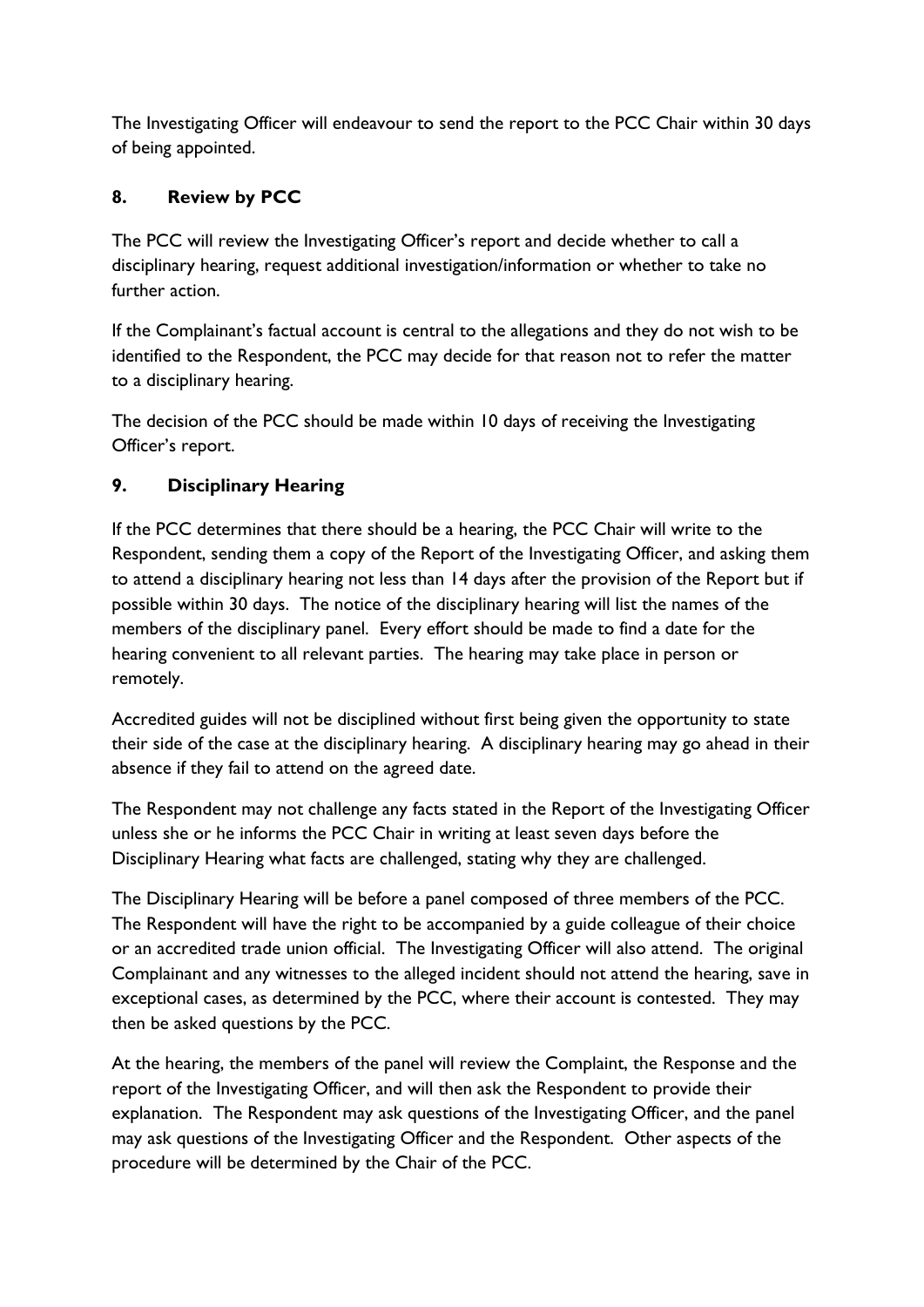The panel will make their decision within 2 days of the hearing. Decisions as to the facts shall be on a balance of probabilities. The Chair of the PCC will communicate their decision along with any disciplinary action in writing to the Respondent.

## **10. Disciplinary Action**

Breaches of the Codes of Conduct may be divided into three categories:

- **Misconduct**
- Gross Misconduct
- Incapability

Examples of each of these categories are given in the Appendix; they are not intended to be exclusive or exhaustive.

There are four levels of disciplinary action available to the PCC depending on the seriousness of the breach, and whether the Respondent has been the subject of previous Complaints and/or disciplinary action. The PCC may also make recommendations to the Respondent (for example, as to attending relevant CPD, making apologies for their behaviour etc) and, if there is a subsequent Complaint against the Respondent, the PCC may take into account the extent to which the Respondent has complied with such recommendations.

## o **Level One – Verbal Warning**

A verbal warning will be appropriate where Misconduct is minor, on a first breach. It is less likely to be appropriate in the case of a second or subsequent breach.

A note of the verbal warning will be placed on the Respondent's record.

## o **Level Two – Written Warning**

A written warning will be appropriate in most cases of Misconduct, or on repetition of Misconduct which is minor, or in most cases of Incapability.

The written warning is sent to the Respondent by the Chair of the PCC and a copy will be placed on the Respondent's record.

## o **Level Three – Final Written Warning**

A final written warning will be appropriate in most cases of Gross Misconduct, in cases of persistent Misconduct, and in cases of Incapability where the Respondent has taken no effective steps to remedy the incapability. It indicates that, in the view of the panel issuing it, a repetition of the behaviour would justify withdrawal of accreditation.

A final written warning is sent to the Respondent by the Chair of the PCC and a copy will be placed on the Respondent's record.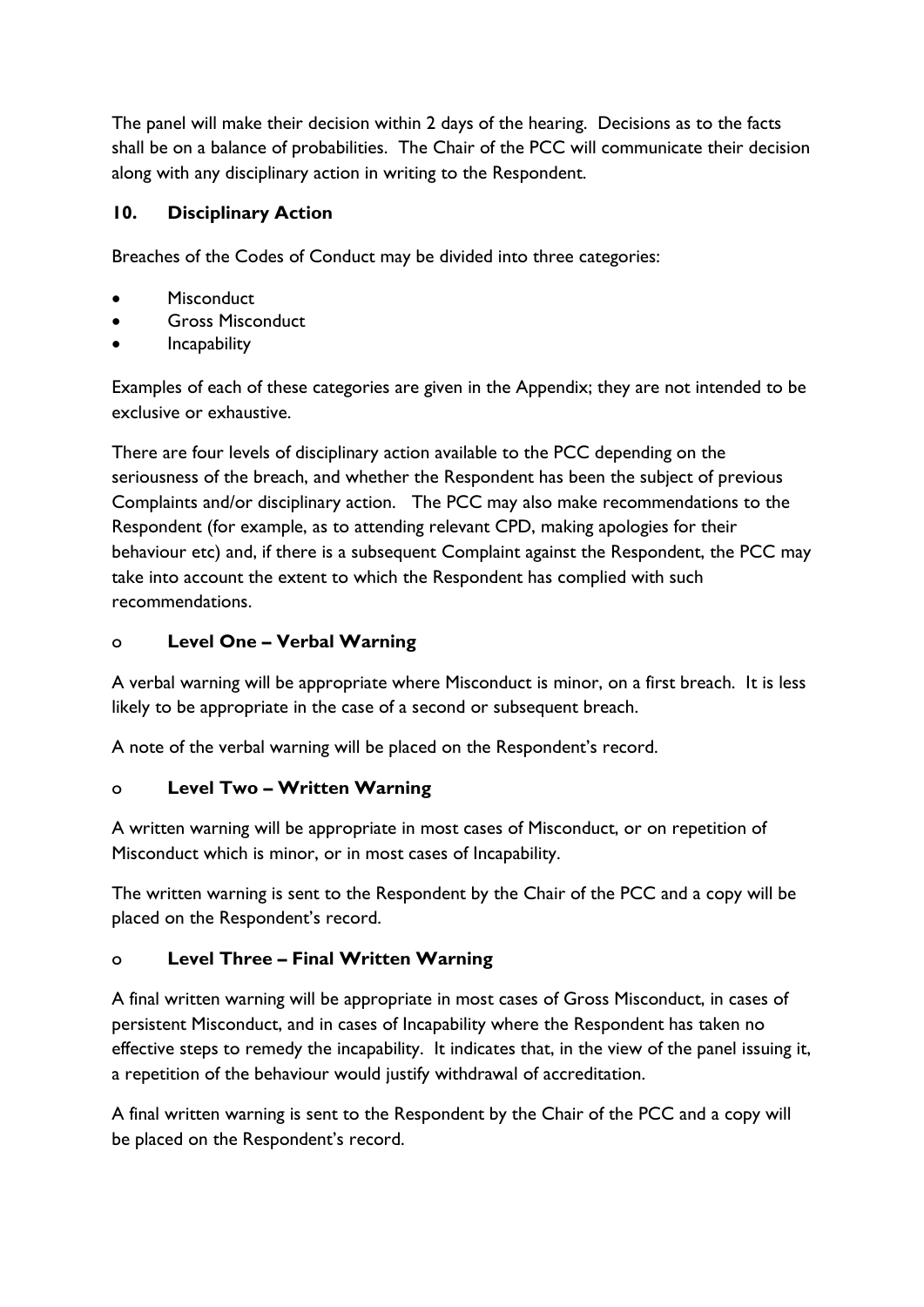### o **Level Four – Withdrawal of Accreditation**

Withdrawal of accreditation will be appropriate where there is a further instance of Misconduct or Gross Misconduct, or continued failure to take steps to remedy Incapability, following a Final Written Warning, or in cases of particularly egregious Gross Misconduct.

A withdrawal of accreditation must be approved by the Institute's Board of Directors. Once approved by the Board, the withdrawal of accreditation will be communicated to the Respondent by the President.

Where a Respondent holds more than one accreditation, the withdrawal of accreditation will apply to all accreditations, unless the PCC or the Board determine otherwise.

The President will also ask the Respondent to return the Respondent's Blue, Green or White Badge (s) (which are the property of the Institute), and if the Respondent fails to do so, the Institute may commence legal proceedings to require the return of the badge.

The withdrawal of accreditation will take effect 28 days after it is notified to the Respondent; but if within that time the Respondent files a Notice of Appeal (see Appeal Procedure, below), it will be suspended pending the outcome of the appeal.

When the withdrawal of accreditation has taken affect, the Institute will notify the British Guild of Tourist Guides, the Association of Professional Tourist Guides, and any other relevant guiding organisation, so that they can update their membership data accordingly. The Institute may also notify relevant tourism agencies and tourist sites.

Once an accreditation has been withdrawn, the individual concerned will cease to be a Member of the Institute, and may not apply to join any Blue Badge, Green Badge or White Badge course.

## **11. Records and Confidentiality**

The identities of individual Respondents will be treated as confidential and will be disclosed by the Institute only to those who need to know.

The materials relating to each Complaint will be stored with the file of the Respondent in the Institute's records.

An anonymised version of the PCC's decision will be stored in a manner accessible to the PCC so that it can check how previous breaches of the Codes of Conduct were treated, so as to ensure consistency.

The Chair of the PCC will report to the Board in September every year summarising the number of Complaints received and their outcomes.

Anonymised case summaries may be used for relevant articles/warnings to the membership by the President or in newsletters or websites.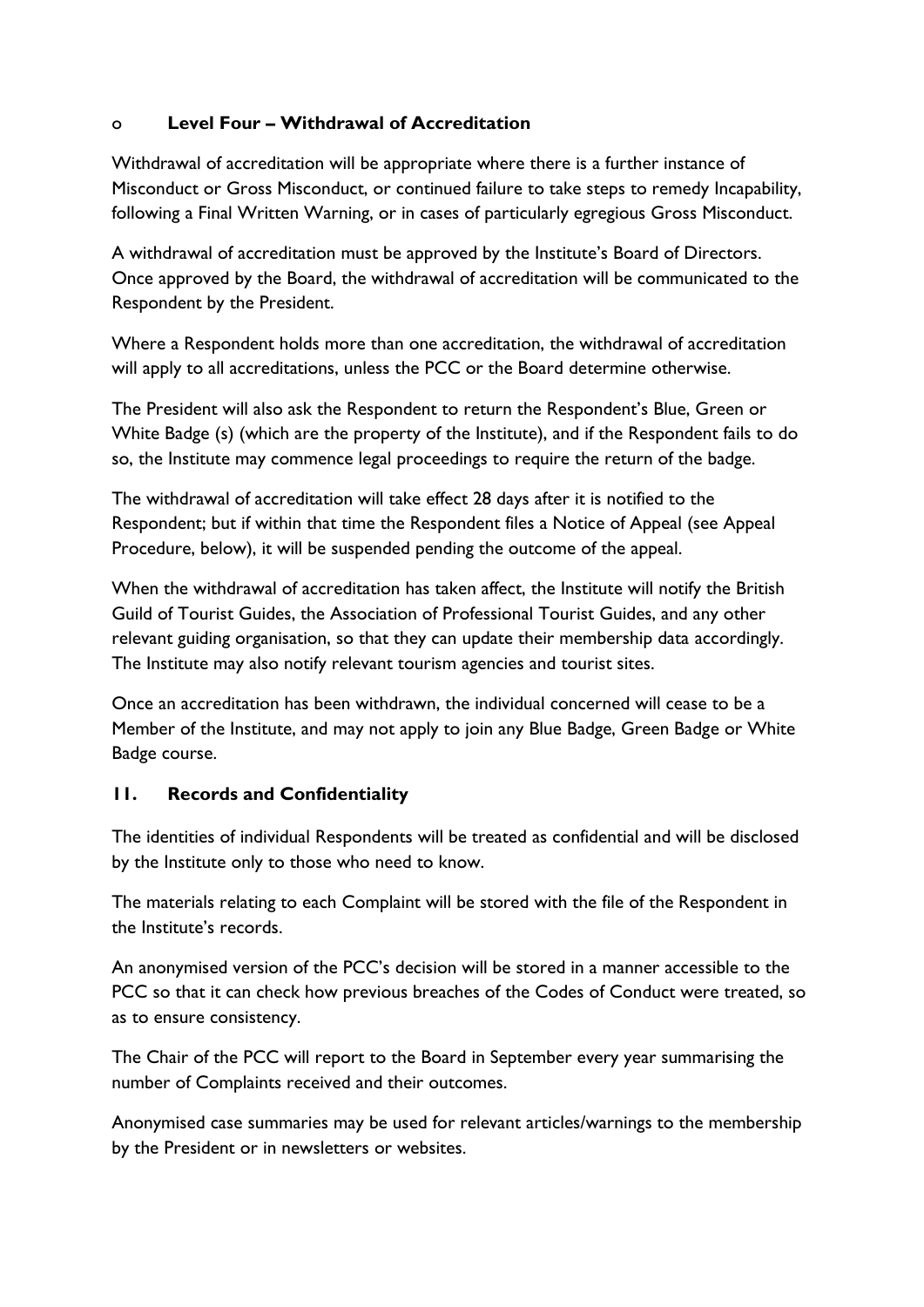## **APPENDIX**

Examples of types of breach of the Codes of Practice. The examples are not intended to be exclusive or exhaustive.

### **Misconduct**

- Abusive behaviour
- Failure to devote the whole of your time, attention and abilities to the job for which you have been engaged
- Disorderly conduct
- Minor acts of discourtesy towards clients or employees
- Discourtesy towards site staff, other groups and/or their leaders.
- Damaging the reputation of other accredited guides, individually or severally
- Bringing the Institute into disrepute
- Disregard for clients' safety, comfort or satisfaction levels.
- Minor negligence including misuse of or damage to property
- Poor timekeeping
- Serious loss of time through smoking

### **Gross Misconduct**

- Breach of duty of good faith or dishonesty even though it may be isolated
- Falsification of reports, accounts, expense forms, or self-certification forms
- Refusal to carry out reasonable requirements as previously agreed with clients
- Serious negligence or recklessness in the conduct of business
- **Bullying**
- Any form of harassment under the Equality Act 2010
- Taking, being in possession of, or under the influence of, illegal substances
- Being under the influence of alcohol
- Theft or unauthorised possession of property
- Unauthorised disclosure of confidential information about clients
- Violent, dangerous or intimidating conduct

### **Incapability**

- **Incompetence**
- Lack of application
- Poor performance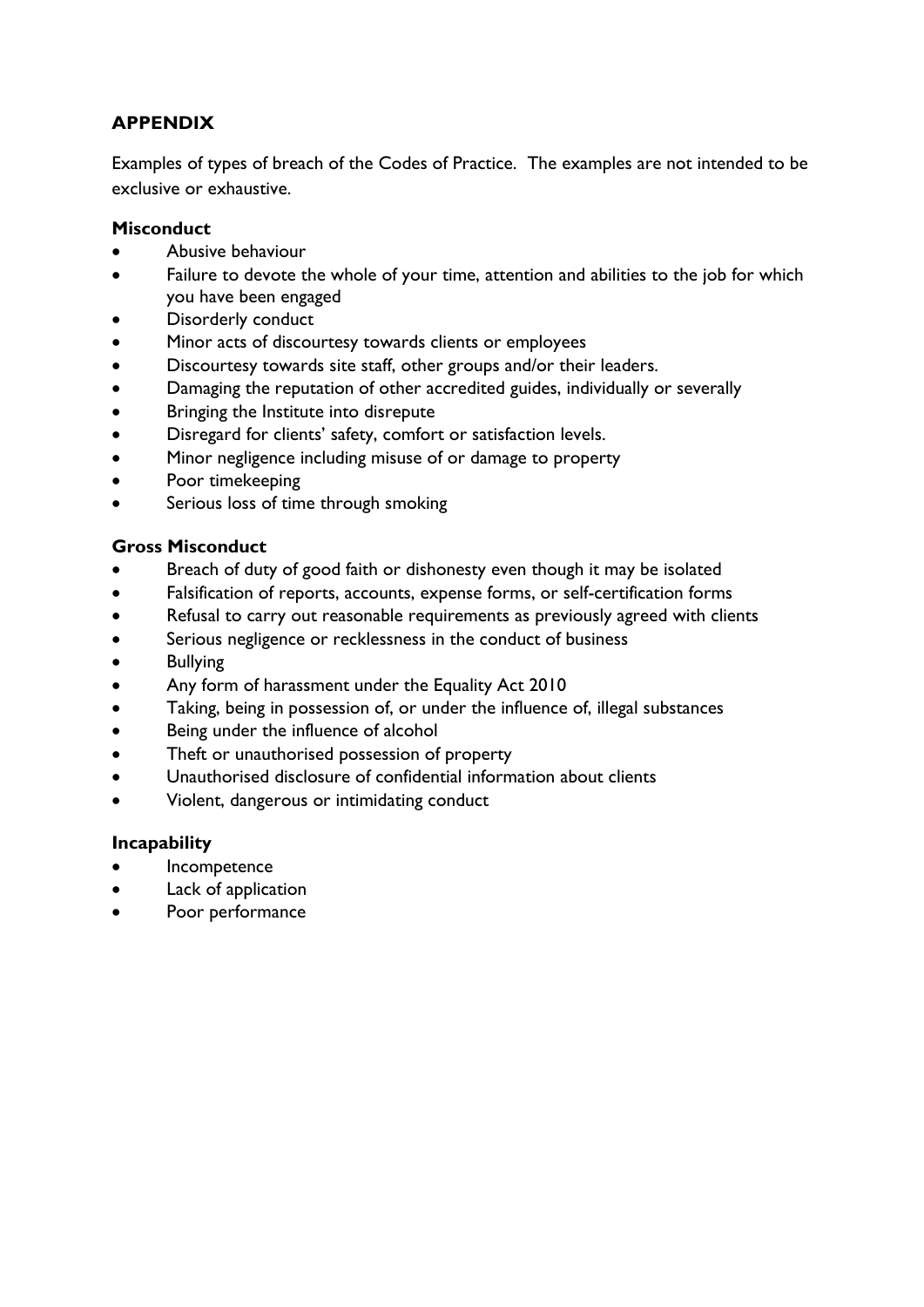## **PROFESSIONAL CONDUCT APPEAL PROCEDURE<sup>20</sup>**

## **1. Professional Conduct Appeal Committee**

The President of the Institute shall appoint a Professional Conduct Appeal Committee ("Appeal Committee") consisting of three members; two Blue or Green Badge accredited guides, and one lay person (that is, a person who is not an accredited guide, such as a tourism academic) who will be the Chair of the Appeal Committee. The members of the Appeal Committee may not be Directors of the Institute, members of the PCC or of the Membership Committee, but the Chair may be a member of the Qualifications Board.

The names of the members of the Appeal Committee will be disclosed to the Appellant and may be disclosed to the Directors of the Institute and the members of the Professional Conduct Committee but will otherwise be kept confidential. Nevertheless, the President may consult other Directors of the Institute and external members of the Institute's Qualifications Board to help identify candidates who might be approached to become members of the Appeal Committee.

## **2. Grounds of Appeal**

A decision of the Professional Conduct Committee may be challenged by the accredited guide to which the decision relates ("the Appellant") on the following grounds:

- 1. That the Professional Conduct Committee made an error in interpreting or applying the Institute's Codes of Conduct, Bye Laws or other rules; or
- 2. That the Professional Conduct Committee made an error of fact; or
- 3. That the penalty imposed by the Professional Conduct Committee was inappropriate or excessive; or
- 4. That the Professional Conduct Committee exceeded its powers.

## **3. Nature of Appeal; New Evidence**

- 3.1 The appeal is by way of rehearing, that is, the Appeal Committee may consider whether it would have reached the same or a different decision as the Professional Conduct Committee. The Appeal Committee is not bound by findings of fact made by the Professional Conduct Committee but will give deference to findings of fact made in the light of oral evidence from witnesses.
- 3.2 The Appellant may introduce new evidence provided that s/he explains why it was not made available to the Professional Conduct Committee, and how it will affect the outcome of the appeal. The Appeal Committee may ignore and refuse to hear new evidence where such explanations are not given.

 $20$  Approved by the Board on 13<sup>th</sup> January 2022.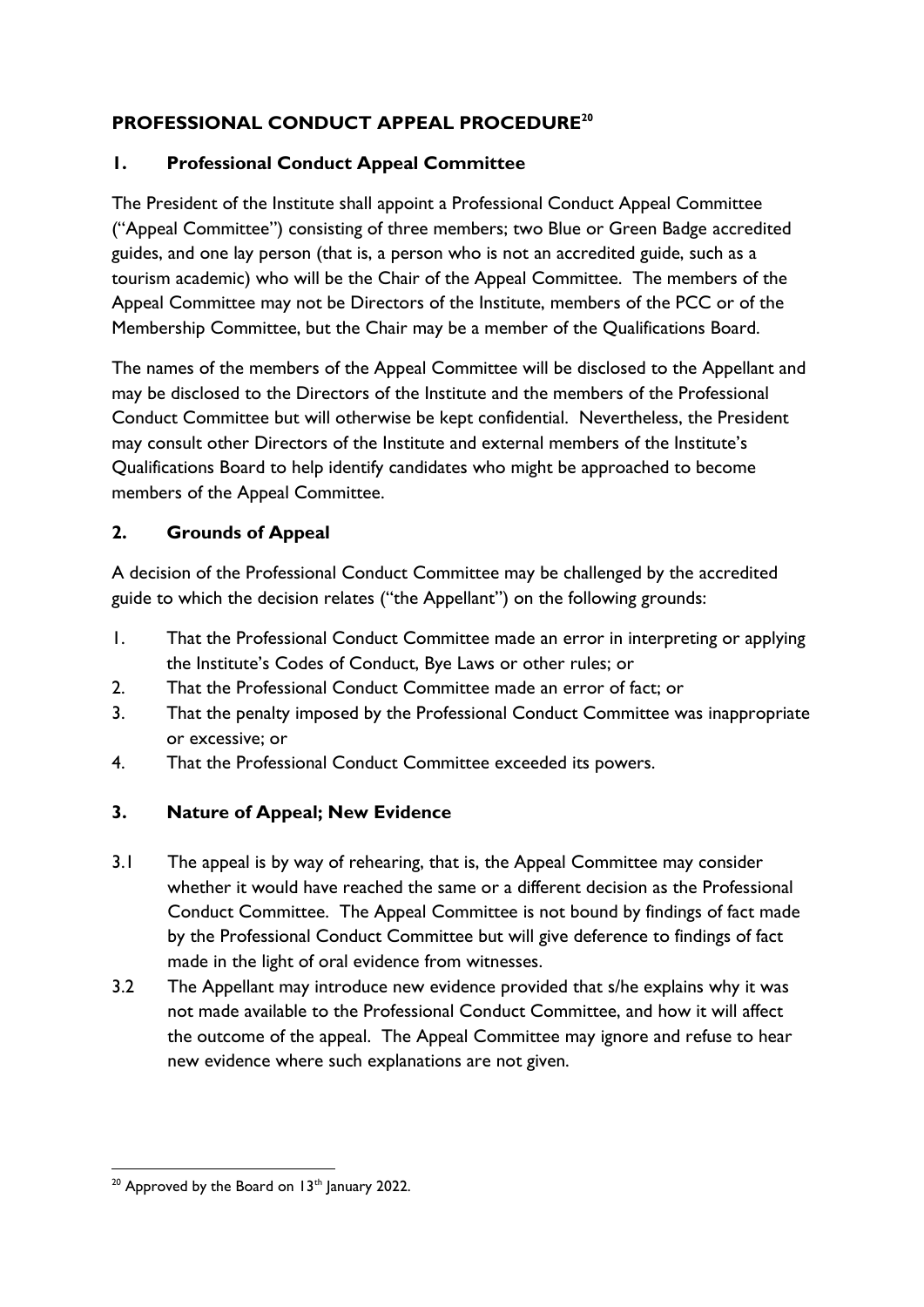## **4. Appeal Procedure**

- 4.1 An Appellant who wishes to appeal must send a Notice of Appeal by email to the President of the Institute ( $\frac{\text{president}(\mathcal{O}_{\text{it}})}{\text{president}}$  (with a copy to the Secretary [\(companysecretary@itg.org.uk\)](mailto:companysecretary@itg.org.uk)) within 28 days of the date of the decision of the Professional Conduct Committee.
- 4.2 The President will forward the Notice of Appeal to the Chair of the Appeal Committee, with a copy to the Chair of the Professional Conduct Committee.
- 4.3 The Chair of the Professional Conduct Committee will, within 7 days, send to the members of the Appeal Committee copies of all materials available to the Professional Conduct Committee when it made its decision.
- 4.4 If the Appellant has requested a hearing in her/his Notice of Appeal, the Chair of the Appeal Committee will consult with the Appellant and the members of the Appeal Committee to set a date and time for the hearing to take place within six weeks of the date of the Notice of Appeal. The names of the members of the Appeal Committee who will attend the hearing will be provided to the Appellant.
- 4.5 The hearing may take place in person or remotely.
- 4.6 At the hearing, the Appellant may address the Appeal Committee and will answer any questions asked by the Appeal Committee. The Appellant may be accompanied by a friend or acquaintance, provided that their name and contact details have been notified to the Chair of the Appeal Committee at least 24 hours before the hearing. The friend or acquaintance may address the Appeal Committee on the Appellant's behalf.
- 4.7 The Appeal Committee will give its decision in writing, within two weeks after the hearing or, if there is no hearing, after it receives the materials available to the Professional Conduct Committee. The decision may uphold the decision of the Professional Conduct Committee, or overrule it, in whole or in part; and if it overrules it, it may make any order which would have been open to the Professional Conduct Committee. The decision will be sent by the Chair of the Appeal Committee to the Appellant, the Chair of the Professional Conduct Committee and the President of the Institute.
- 4.8 The decision of the Appeal Committee is final.

## **5. Contents of Notice of Appeal**

The Notice of Appeal will cover the following matters:

- Name of Appellant, and contact details;
- Date of decision appealed against;
- Identify the grounds of appeal upon which the Appellant relies;
- Identify the errors which the Appellant contends that the Professional Conduct Committee made and explain why they are errors;
- If the Appellant wishes to introduce new evidence, it must be identified, and the Notice of Appeal must explain why it was not made available to the